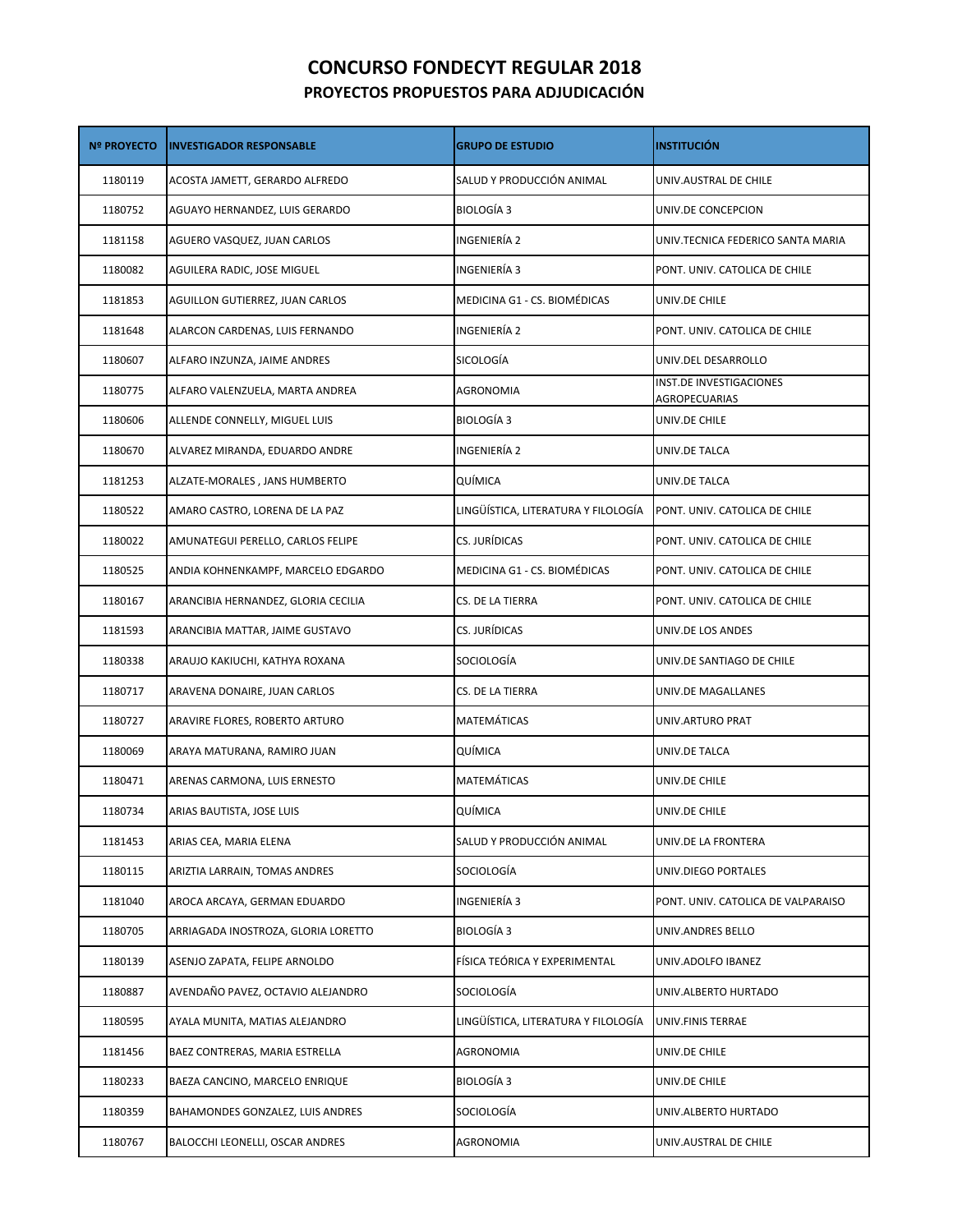| 1180063 | BARRA RIOS, RICARDO ORLANDO           | QUÍMICA                                                    | UNIV.DE CONCEPCION                          |
|---------|---------------------------------------|------------------------------------------------------------|---------------------------------------------|
| 1181390 | BARRIA TRAVERSO, DIEGO ARTURO         | <b>HISTORIA</b>                                            | UNIV.DE SANTIAGO DE CHILE                   |
| 1180500 | BASCUÑAN RODRIGUEZ, ANTONIO           | CS. JURÍDICAS                                              | UNIV.ADOLFO IBANEZ                          |
| 1180197 | BASSA MERCADO, JAIME ANDRES           | CS. JURÍDICAS                                              | UNIV.DE VALPARAISO                          |
| 1181699 | BELTRAN MUÑOZ, CAROLL JENNY           | MEDICINA G1 - CS. BIOMÉDICAS                               | UNIV.DE CHILE                               |
| 1181429 | BERROETA TORRES, HECTOR RODRIGO       | SICOLOGÍA                                                  | UNIV.DE VALPARAISO                          |
| 1181295 | BILLEKE BOBADILLA, PABLO ERNESTO SALV | MEDICINA G2-G3 - CS. CLÍNICAS Y CS. DE<br>LA SALUD PÚBLICA | UNIV.DEL DESARROLLO                         |
| 1180544 | BORIE POLANCO, CONSUELO FIORELLA      | SALUD Y PRODUCCIÓN ANIMAL                                  | UNIV.DE CHILE                               |
| 1180888 | BRAVO VIVALLO, DANIEL ALFREDO         | MATEMÁTICAS                                                | UNIV.AUSTRAL DE CHILE                       |
| 1180397 | BROCKMANN, PABLO E.                   | MEDICINA G2-G3 - CS. CLÍNICAS Y CS. DE<br>LA SALUD PÚBLICA | PONT. UNIV. CATOLICA DE CHILE               |
| 1181300 | BROITMAN ROJAS, BERNARDO OSCAR        | <b>BIOLOGÍA 1</b>                                          | CORP. CENTRO DE ESTUDIOS AVANZADOS<br>ZONAS |
| 1180996 | BRONFMAN CACERES, NICOLAS             | <b>SICOLOGÍA</b>                                           | UNIV.ANDRES BELLO                           |
| 1180746 | BRUNNER RIED, JOSE JOAQUIN            | EDUCACIÓN                                                  | UNIV.DIEGO PORTALES                         |
| 1180946 | BURGOS AGUILERA, RAFAEL AGUSTIN       | SALUD Y PRODUCCIÓN ANIMAL                                  | UNIV.AUSTRAL DE CHILE                       |
| 1180647 | BUSCHMANN RUBIO, ALEJANDRO HERIBERTO  | <b>BIOLOGÍA 1</b>                                          | UNIV.DE LOS LAGOS                           |
| 1180347 | <b>BUSSO PERKINS, DOLORES</b>         | MEDICINA G1 - CS. BIOMÉDICAS                               | PONT. UNIV. CATOLICA DE CHILE               |
| 1180193 | BUSTAMANTE ARAYA, RAMIRO OSCIEL       | <b>BIOLOGÍA 1</b>                                          | UNIV.DE CHILE                               |
| 1181686 | BUSTAMANTE GOMEZ, WALDO ENRIQUE       | ARTES Y ARQUITECTURA                                       | PONT. UNIV. CATOLICA DE CHILE               |
| 1181751 | BUSTOS IBARRA, ANDREA VERONICA        | <b>EDUCACIÓN</b>                                           | PONT. UNIV. CATOLICA DE VALPARAISO          |
| 1181263 | CACERES LLUCH, MONICA ANDREA          | BIOLOGÍA 2                                                 | UNIV.DE CHILE                               |
| 1180335 | CALVEZ, MATTHIEU                      | MATEMÁTICAS                                                | UNIV.DE LA FRONTERA                         |
| 1181009 | CALVO BRALIC, ESTEBAN                 | SOCIOLOGÍA                                                 | UNIV.DIEGO PORTALES                         |
| 1180859 | CAMAÑO VALENZUELA, JESSIKA PAMELA     | MATEMÁTICAS                                                | UNIV.CATOLICA DE LA STMA. CONCEPCION        |
| 1180023 | CAMARADA URIBE, MARIA BELEN           | QUÍMICA                                                    | UNIV.MAYOR                                  |
| 1180650 | CAMPOS GOMEZ, JOSE LUIS               | INGENIERÍA 1                                               | UNIV.ADOLFO IBANEZ                          |
| 1180537 | CAMUS GAYAN, PABLO MAX                | <b>HISTORIA</b>                                            | PONT. UNIV. CATOLICA DE CHILE               |
| 1181787 | CANDIA CACERES, IVAN ALEXIS           | LINGÜÍSTICA, LITERATURA Y FILOLOGÍA                        | UNIV.DE PLAYA ANCHA CS. EDUCACION           |
| 1181708 | CANDLISH, GRAEME NICHOLAS             | ASTRONOMÍA, COSMOLOGÍA Y<br>PARTÍCULAS                     | UNIV.DE VALPARAISO                          |
| 1180879 | CARDENAS DOBSON. JESUS ROBERTO        | INGENIERÍA 2                                               | UNIV.DE CHILE                               |
| 1181121 | CARDENAS VALENCIA, CARLOS ALBERTO     | QUÍMICA                                                    | UNIV.DE CHILE                               |
| 1180587 | CARNEIRO ARAUJO, SARISSA              | LINGÜÍSTICA, LITERATURA Y FILOLOGÍA                        | PONT. UNIV. CATOLICA DE CHILE               |
| 1180590 | CARO MOLINA, PAMELA ELISA             | SOCIOLOGÍA                                                 | UNIV.SANTO TOMAS                            |
| 1181061 | CARRASCO OLIVERA, DANTE               | MATEMÁTICAS                                                | UNIV.DEL BIO-BIO                            |
| 1181627 | CARTAJENA FASTING, MARIA ISABEL       | ANTROPOLOGÍA Y ARQUEOLOGÍA                                 | UNIV.DE CHILE                               |
| 1180720 | CASANOVA GUERRA, CARLOS AUGUSTO       | FILOSOFÍA                                                  | UNIV.SANTO TOMAS                            |
| 1181745 | CASANOVA KATNY, MARIA ANGELICA        | <b>BIOLOGÍA 1</b>                                          | UNIV.CATOLICA DE TEMUCO                     |
| 1180184 | CASTIGLIONI NUÑEZ, ROSSANA -          | CS. JURÍDICAS                                              | UNIV.DIEGO PORTALES                         |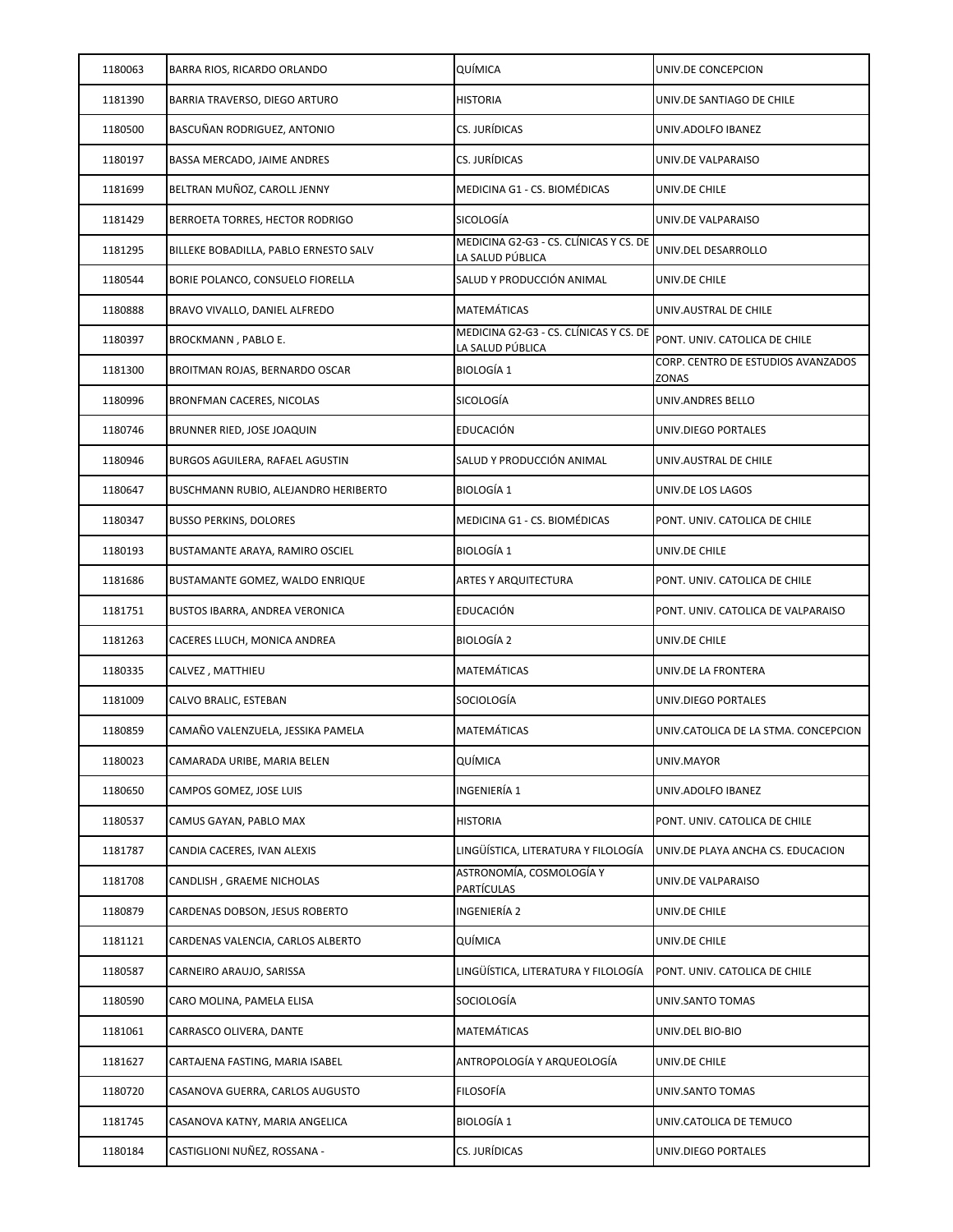| 1180999 | CASTILLO HUERA, KAREN LORENA             | <b>BIOLOGÍA 2</b>                                          | CENTRO INTERDISCIPLINARIO DE<br>NEUROCIENCI |
|---------|------------------------------------------|------------------------------------------------------------|---------------------------------------------|
| 1180918 | CASTRO CARRASCO, PABLO JAVIER            | EDUCACIÓN                                                  | UNIV.DE LA SERENA                           |
| 1181097 | CASTRO GALVEZ, PABLO FEDERICO            | MEDICINA G2-G3 - CS. CLÍNICAS Y CS. DE<br>LA SALUD PÚBLICA | PONT. UNIV. CATOLICA DE CHILE               |
| 1180516 | CASTRO ZUÑIGA, HERNAN IGNACIO            | MATEMÁTICAS                                                | UNIV.DE TALCA                               |
| 1180940 | CATTAN AYALA, PEDRO EDUARDO              | SALUD Y PRODUCCIÓN ANIMAL                                  | UNIV.DE CHILE                               |
| 1180475 | CAVIERES FERNANDEZ, EDUARDO ANDRES       | EDUCACIÓN                                                  | UNIV.DE PLAYA ANCHA CS. EDUCACION           |
| 1180591 | CELENTANO, DIEGO JAVIER                  | INGENIERÍA 1                                               | PONT. UNIV. CATOLICA DE CHILE               |
| 1181438 | CEPEDA PLAZA, MARJORIE VALERIA           | QUÍMICA                                                    | UNIV.ANDRES BELLO                           |
| 1180528 | CERPA JERIA, EDUARDO ESTEBAN             | MATEMÁTICAS                                                | UNIV.TECNICA FEDERICO SANTA MARIA           |
| 1181659 | CHACON PACHECO, MAX LEONARDO             | INGENIERÍA 2                                               | UNIV.DE SANTIAGO DE CHILE                   |
| 1181754 | CHAMORRO GINE, MARCELA ALONDRA           | INGENIERÍA 2                                               | PONT. UNIV. CATOLICA DE CHILE               |
| 1181582 | CHAMORRO JIMENEZ, EDUARDO ENRIQUE        | QUÍMICA                                                    | UNIV.ANDRES BELLO                           |
| 1180643 | CHAPARRO TORRES, OSCAR ROBERTO           | <b>BIOLOGÍA 1</b>                                          | UNIV.AUSTRAL DE CHILE                       |
| 1180243 | CHIMENTAO , RICARDO JOSE                 | QUÍMICA                                                    | UNIV.DE CONCEPCION                          |
| 1180157 | CHIONG LAY, MARIO MARTIN                 | MEDICINA G1 - CS. BIOMÉDICAS                               | UNIV.DE CHILE                               |
| 1180520 | CIFUENTES GUZMAN, VICTOR HUGO            | <b>BIOLOGÍA 3</b>                                          | UNIV.DE CHILE                               |
| 1180826 | CISTERNAS ARAPIO, LUIS ALBERTO           | INGENIERÍA 3                                               | UNIV.DE ANTOFAGASTA                         |
| 1180903 | CLERC GAVILAN, MARCEL GABRIEL            | FÍSICA TEÓRICA Y EXPERIMENTAL                              | UNIV.DE CHILE                               |
| 1181801 | COFRE MARDONES, HERNAN HERNAN            | EDUCACIÓN                                                  | PONT. UNIV. CATOLICA DE VALPARAISO          |
| 1181857 | CONEJEROS SOLAR, MARIA LEONOR            | EDUCACIÓN                                                  | PONT. UNIV. CATOLICA DE VALPARAISO          |
| 1181622 | CONSTANDIL CORDOVA, LUIS ERNESTO         | MEDICINA G1 - CS. BIOMÉDICAS                               | UNIV.DE SANTIAGO DE CHILE                   |
| 1180510 | CONTRERAS AGUIRRE, SEBASTIAN ANTONIO     | CS. JURÍDICAS                                              | UNIV.DE LOS ANDES                           |
| 1181147 | CORBALAN HERREROS, RAMON LUIS            | MEDICINA G2-G3 - CS. CLÍNICAS Y CS. DE<br>LA SALUD PÚBLICA | PONT. UNIV. CATOLICA DE CHILE               |
| 1181585 | CORDERO VEGA, RODRIGO ALBERTO            | SOCIOLOGÍA                                                 | UNIV.DIEGO PORTALES                         |
| 1181271 | CORNEJO ALARCON, CARLOS EDUARDO          | SICOLOGÍA                                                  | PONT. UNIV. CATOLICA DE CHILE               |
| 1180801 | CORNEJO CHAVEZ, RODRIGO CARLOS           | EDUCACIÓN                                                  | UNIV.DE CHILE                               |
| 1181214 | CORTES MORA, VICTOR ANTONIO              | MEDICINA G1 - CS. BIOMÉDICAS                               | PONT. UNIV. CATOLICA DE CHILE               |
| 1181355 | COSMELLI SANCHEZ, DIEGO JOSE             | SICOLOGÍA                                                  | PONT. UNIV. CATOLICA DE CHILE               |
| 1181825 | COUSO SALAS, JAIME RODOLFO               | CS. JURÍDICAS                                              | UNIV.DIEGO PORTALES                         |
| 1180853 | COVA SOLAR, FELIX                        | SICOLOGÍA                                                  | UNIV.DE CONCEPCION                          |
| 1181239 | COX DONOSO, CRISTIAN                     | SOCIOLOGÍA                                                 | UNIV.DIEGO PORTALES                         |
| 1180161 | <b>CUBILLOS RIFFO, FRANCISCO ALBERTO</b> | BIOLOGÍA 3                                                 | UNIV.DE SANTIAGO DE CHILE                   |
| 1180344 | CVETIC, GORAZD                           | ASTRONOMÍA, COSMOLOGÍA Y<br><b>PARTÍCULAS</b>              | UNIV.TECNICA FEDERICO SANTA MARIA           |
| 1180371 | DA SILVA BOCHI, JAIRO                    | MATEMÁTICAS                                                | PONT. UNIV. CATOLICA DE CHILE               |
| 1180886 | DE BRASI, LEANDRO                        | <b>FILOSOFÍA</b>                                           | UNIV.ALBERTO HURTADO                        |
| 1180848 | DE FERRARI VALENTINI, GIANCARLO          | BIOLOGÍA 3                                                 | UNIV.ANDRES BELLO                           |
| 1181662 | DE LA CRUZ MESIA, ROLANDO                | MATEMÁTICAS                                                | PONT. UNIV. CATOLICA DE VALPARAISO          |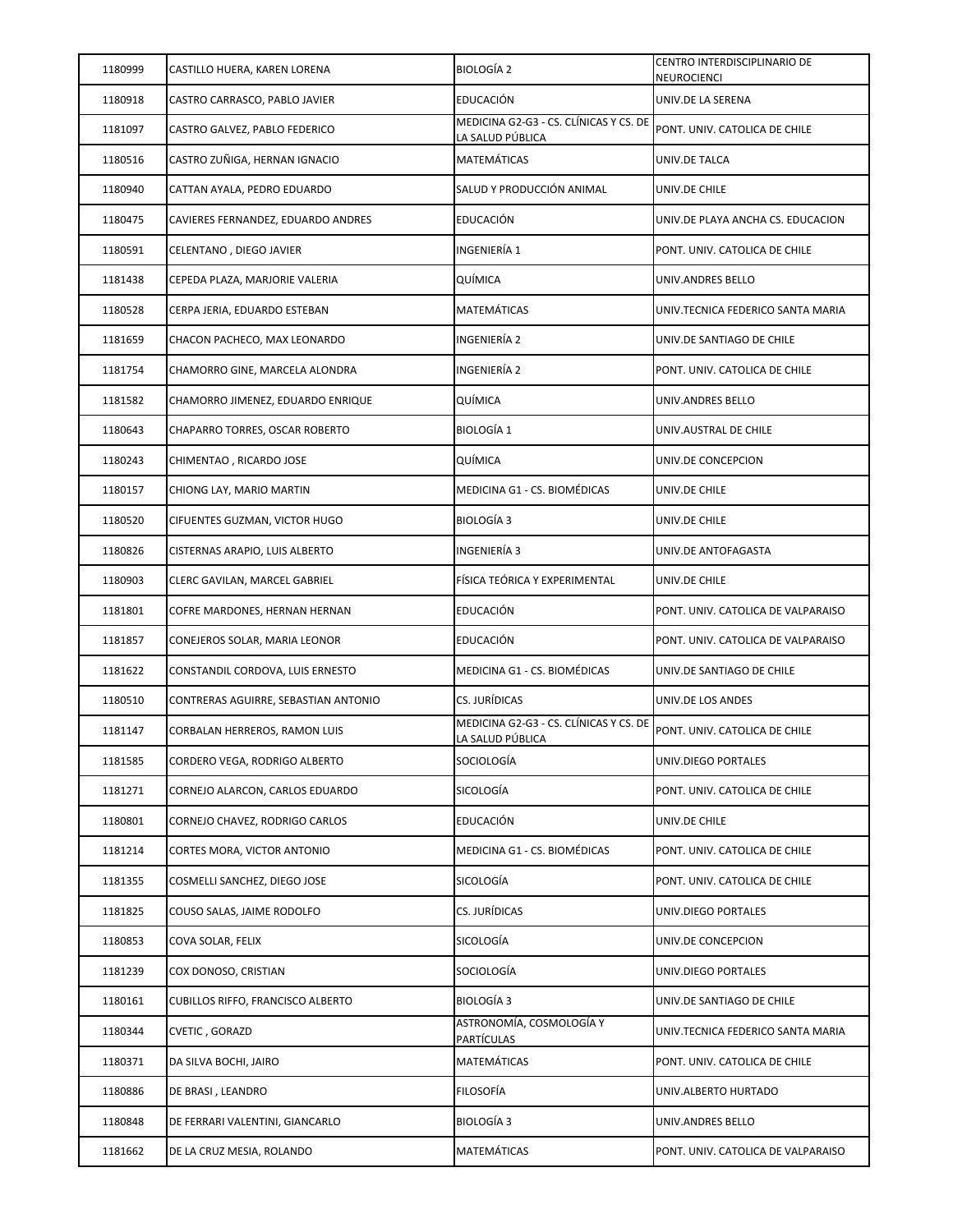| 1181222 | DE LA FUENTE STRANGER, ALBERTO PATRICIO | INGENIERÍA 1                                  | UNIV.DE CHILE                      |
|---------|-----------------------------------------|-----------------------------------------------|------------------------------------|
| 1180496 | DE LA MAZA ESCOBAR, GONZALO ANTONIO     | SOCIOLOGÍA                                    | UNIV.DE LOS LAGOS                  |
| 1180608 | DE LA MAZA GAZMURI, IÑIGO ANDRES        | CS. JURÍDICAS                                 | UNIV.DIEGO PORTALES                |
| 1180552 | DE LOS RIOS ESCOBAR, VALERIA ALEJANDRA  | LINGÜÍSTICA, LITERATURA Y FILOLOGÍA           | PONT. UNIV. CATOLICA DE CHILE      |
| 1181515 | DEC BIELEN, DOROTA AGNIESZKA            | <b>AGRONOMIA</b>                              | UNIV.AUSTRAL DE CHILE              |
| 1180252 | DEL POZO LIRA, ALEJANDRO HUMBERTO       | <b>AGRONOMIA</b>                              | UNIV.DE TALCA                      |
| 1180172 | DEL RIO TRONCOSO, RODRIGO ANDRE         | MEDICINA G1 - CS. BIOMÉDICAS                  | PONT. UNIV. CATOLICA DE CHILE      |
| 1180558 | DELGADO HIDALGO, ALDO PATRICIO          | FÍSICA TEÓRICA Y EXPERIMENTAL                 | UNIV.DE CONCEPCION                 |
| 1180366 | D'ELIA VARGAS, GUILLERMO                | <b>BIOLOGÍA 1</b>                             | UNIV.AUSTRAL DE CHILE              |
| 1181844 | DIAZ ARAYA, ALBERTO EUGENIO             | <b>ARTES Y ARQUITECTURA</b>                   | UNIV.DE TARAPACA                   |
| 1180819 | DIAZ DE VALDES JULIA, JOSE MANUEL       | CS. JURÍDICAS                                 | UNIV.DEL DESARROLLO                |
| 1181066 | DIAZ GARCIA, LUIS IVAN                  | CS. JURÍDICAS                                 | UNIV.CATOLICA DE TEMUCO            |
| 1181694 | DIAZ GUTIERREZ, MARCO AURELIO           | ASTRONOMÍA, COSMOLOGÍA Y<br>PARTÍCULAS        | PONT. UNIV. CATOLICA DE CHILE      |
| 1181194 | DIAZ TOLOSA, REGINA INGRID              | CS. JURÍDICAS                                 | UNIV.BERNARDO O'HIGGINS            |
| 1180677 | DIAZ ULLOA, GONZALO ALBERTO             | <b>AGRONOMIA</b>                              | UNIV.DE TALCA                      |
| 1180498 | DONOSO BRAVO, ANDRES                    | INGENIERÍA 3                                  | PONT. UNIV. CATOLICA DE VALPARAISO |
| 1180506 | DONOSO ROMO, ANDRES ALBERTO             | <b>HISTORIA</b>                               | UNIV.DE PLAYA ANCHA CS. EDUCACION  |
| 1181773 | DORADOR ORTIZ, CRISTINA INES            | <b>BIOLOGÍA 3</b>                             | UNIV.DE ANTOFAGASTA                |
| 1181080 | DULIC, DIANA                            | QUÍMICA                                       | UNIV.DE CHILE                      |
| 1180906 | DUMAIS, JACQUES                         | FÍSICA TEÓRICA Y EXPERIMENTAL                 | UNIV.ADOLFO IBANEZ                 |
| 1181374 | ECHEVERRIA LEAL, CRISTIAN MAURICIO      | <b>GEOGRAFIA Y URBANISMO</b>                  | UNIV.DE CONCEPCION                 |
| 1180983 | ELORZA GODOY, ALVARO ANDRES             | BIOLOGÍA 2                                    | UNIV.ANDRES BELLO                  |
| 1181046 | EMSIZ, ERDAL                            | MATEMÁTICAS                                   | PONT. UNIV. CATOLICA DE CHILE      |
| 1180556 | ENGLER PALMA, MARIA ALEJANDRA           | <b>AGRONOMIA</b>                              | UNIV.DE TALCA                      |
| 1181663 | ESCALA ASTORQUIZA, ANDRES FELIPE        | ASTRONOMÍA, COSMOLOGÍA Y<br><b>PARTÍCULAS</b> | UNIV.DE CHILE                      |
| 1180982 | ESCALONA BURGOS, NESTOR GUILLERMO       | QUÍMICA                                       | PONT. UNIV. CATOLICA DE CHILE      |
| 1180666 | ESCOBAR ALVAREZ, ALEJANDRO FELIPE       | MEDICINA G1 - CS. BIOMÉDICAS                  | UNIV.DE CHILE                      |
| 1180723 | ESCOBAR CASTRO, JUAN FERNANDO           | CS. ECONOMICAS Y ADMINISTRATIVAS              | UNIV.DE CHILE                      |
| 1181682 | ESCRIBANO VELOSO, HERACLIO RUBEN        | CS. DE LA TIERRA                              | UNIV.DE CONCEPCION                 |
| 1181774 | ESPINOSA ESCALONA, BERTA ALEJANDRA      | INGENIERÍA 3                                  | UNIV.DE CHILE                      |
| 1180403 | EWER LOTHIAN, JOHN                      | BIOLOGÍA 2                                    | UNIV.DE VALPARAISO                 |
| 1180129 | FARDELLA CISTERNAS, CARLA               | SOCIOLOGÍA                                    | UNIV.ANDRES BELLO                  |
| 1180387 | FARIAS AVENDAÑO, JORGE GONZALO          | SALUD Y PRODUCCIÓN ANIMAL                     | UNIV.DE LA FRONTERA                |
| 1180047 | FARKAS KLEIN, CHAMARRITA GIZELA         | EDUCACIÓN                                     | PONT. UNIV. CATOLICA DE CHILE      |
| 1180100 | FAVRE DOMINGUEZ, MARIO BENJAMIN         | FÍSICA TEÓRICA Y EXPERIMENTAL                 | PONT. UNIV. CATOLICA DE CHILE      |
| 1180291 | FELLHAUER, MICHAEL ALOIS DOMINI         | ASTRONOMÍA, COSMOLOGÍA Y<br>PARTÍCULAS        | UNIV.DE CONCEPCION                 |
| 1181493 | FERNANDEZ DROGUETT, ROBERTO ANDRES      | SOCIOLOGÍA                                    | UNIV.DE CHILE                      |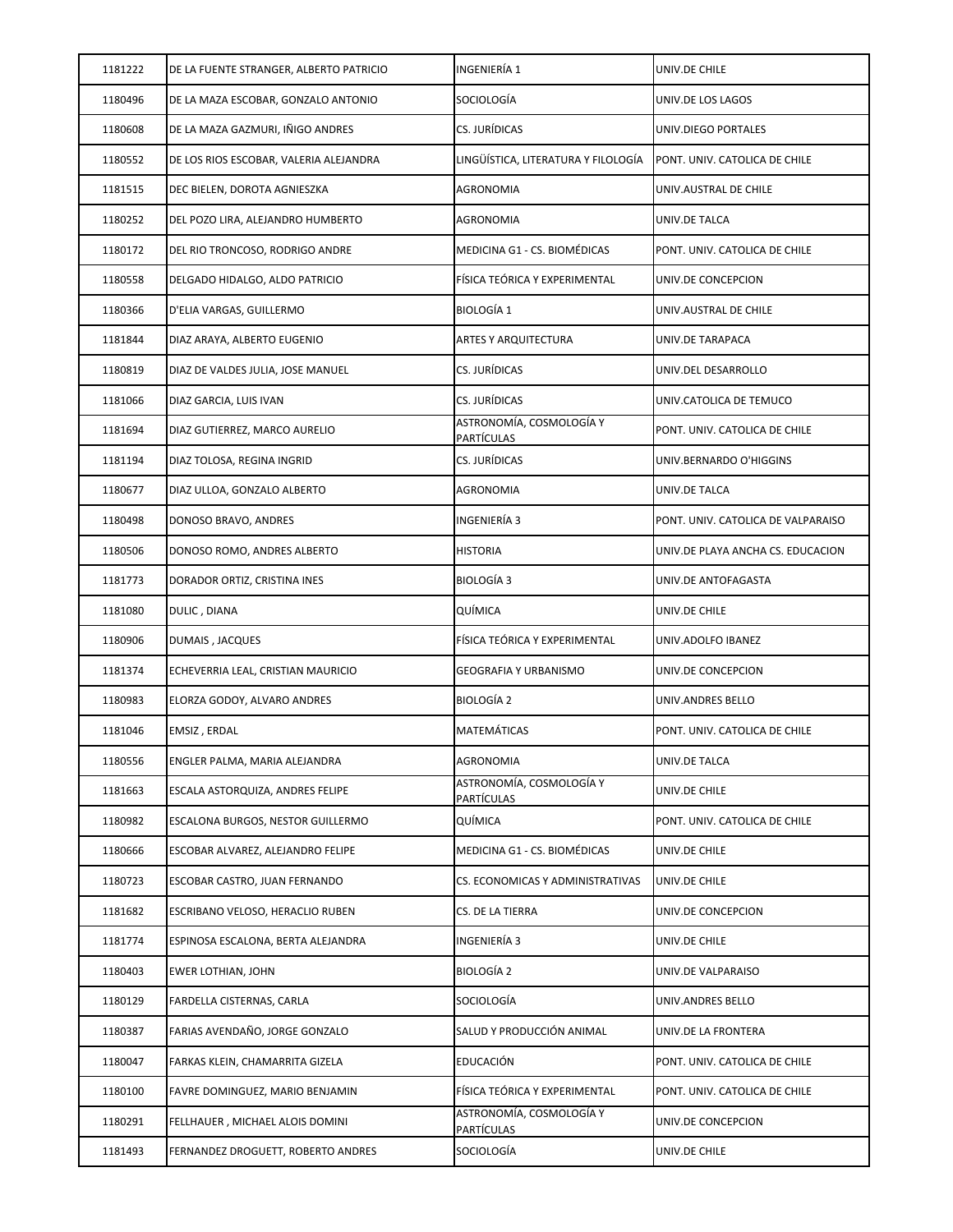| 1180954 | FERNANDEZ IBANEZ, CAMILA DEL PILAR | CS. DE LA TIERRA                                           | UNIV.DE CONCEPCION                   |
|---------|------------------------------------|------------------------------------------------------------|--------------------------------------|
| 1181114 | FERNANDEZ TAPIA, ANA MARIA         | SICOLOGÍA                                                  | UNIV.DE SANTIAGO DE CHILE            |
| 1180238 | FERRADA TORRES, DONATILA ISABEL    | EDUCACIÓN                                                  | UNIV.CATOLICA DEL MAULE              |
| 1180974 | FERREIRA CABRERA, ANITA ALEJANDRA  | LINGÜÍSTICA, LITERATURA Y FILOLOGÍA                        | UNIV.DE CONCEPCION                   |
| 1180296 | FERREIRA PARKER, JORGE FEDERICO    | MEDICINA G1 - CS. BIOMÉDICAS                               | UNIV.DE CHILE                        |
| 1181957 | FIGUEROA CANDIA, LEONARDO ENRIQUE  | MATEMÁTICAS                                                | UNIV.DE CONCEPCION                   |
| 1181310 | FIGUEROA LAMAS, CARLOS RODRIGO     | BIOLOGÍA 3                                                 | UNIV.DE TALCA                        |
| 1180995 | FIGUEROA TORO, MIGUEL ERNESTO      | INGENIERÍA 2                                               | UNIV.DE CONCEPCION                   |
| 1181316 | FLORES BAZAN, FABIAN               | MATEMÁTICAS                                                | UNIV.DE CONCEPCION                   |
| 1181859 | FRAGKOU, MARIA CHRISTINA           | GEOGRAFIA Y URBANISMO                                      | UNIV.DE CHILE                        |
| 1180993 | FRIZ CARRILLO, MIGUEL CLAUDIO      | EDUCACIÓN                                                  | UNIV.DEL BIO-BIO                     |
| 1180623 | FUENTEALBA ROSAS, PATRICIO ARMANDO | QUÍMICA                                                    | UNIV.DE CHILE                        |
| 1181638 | FUENTES ARAVENA, JUAN ALEXIS       | BIOLOGÍA 3                                                 | UNIV.ANDRES BELLO                    |
| 1181093 | FUENTES BUSTOS, MARIA IGNACIA      | MEDICINA G1 - CS. BIOMÉDICAS                               | UNIV.DEL DESARROLLO                  |
| 1181688 | FUENTES PARADA, NICOL ELVIRA       | <b>BIOLOGÍA 1</b>                                          | UNIV.DE CONCEPCION                   |
| 1180427 | FUENTES QUINTEROS, EDUARDO JAVIER  | QUÍMICA                                                    | UNIV.DE TALCA                        |
| 1180178 | GAETE DURAN, PATRICIO ALFREDO      | ASTRONOMÍA, COSMOLOGÍA Y<br><b>PARTÍCULAS</b>              | UNIV.TECNICA FEDERICO SANTA MARIA    |
| 1181724 | GAETE OLIVARES, JORGE              | MEDICINA G2-G3 - CS. CLÍNICAS Y CS. DE<br>LA SALUD PÚBLICA | UNIV.DE LOS ANDES                    |
| 1181656 | GAGGERO BRILLOUET, ALDO ANDRES     | MEDICINA G2-G3 - CS. CLÍNICAS Y CS. DE<br>LA SALUD PÚBLICA | UNIV.DE CHILE                        |
| 1180771 | GAINZA CORTES, CAROLINA OLIVIA     | LINGÜÍSTICA, LITERATURA Y FILOLOGÍA                        | UNIV.DIEGO PORTALES                  |
| 1180867 | GALLARDO ESCARATE, CRISTIAN JORGE  | <b>BIOLOGÍA 3</b>                                          | UNIV.DE CONCEPCION                   |
| 1180987 | GARATE CHATEAU, JOSE ANTONIO       | QUÍMICA                                                    | UNIV.DE VALPARAISO                   |
| 1181015 | GARCIA ALVARADO, RODRIGO HERNAN    | ARTES Y ARQUITECTURA                                       | UNIV.DEL BIO-BIO                     |
| 1180134 | GARCIA MARTINEZ, FELIPE EDUARDO    | SICOLOGÍA                                                  | UNIV.SANTO TOMAS                     |
| 1180871 | GARCIA ROBLES, MARIA DE LOS ANGEL  | <b>BIOLOGÍA 2</b>                                          | UNIV.DE CONCEPCION                   |
| 1180173 | GARRIDO SALVO, MARCELO ADAN        | MEDICINA G2-G3 - CS. CLÍNICAS Y CS. DE<br>LA SALUD PÚBLICA | PONT. UNIV. CATOLICA DE CHILE        |
| 1180320 | GARRIDO WAINER, JUAN MANUEL        | FILOSOFÍA                                                  | UNIV.ALBERTO HURTADO                 |
| 1181748 | GATICA SIMPERTIGUE, LUIS FERNANDO  | MATEMÁTICAS                                                | UNIV.CATOLICA DE LA STMA. CONCEPCION |
| 1180334 | GIANOLI MOLLA, ERNESTO MARIO       | <b>BIOLOGÍA 1</b>                                          | UNIV.DE LA SERENA                    |
| 1180489 | GILLIBERT, FLORENCE                | MATEMÁTICAS                                                | PONT. UNIV. CATOLICA DE VALPARAISO   |
| 1180885 | GIMENEZ, BEGOÑA                    | INGENIERÍA 3                                               | UNIV.DE SANTIAGO DE CHILE            |
| 1181084 | GODOY MOLINA, MAURICIO ANTONIO     | MATEMÁTICAS                                                | UNIV.DE LA FRONTERA                  |
| 1180329 | GOLDENBERG SERRANO, JUAN LUIS      | CS. JURÍDICAS                                              | PONT. UNIV. CATOLICA DE CHILE        |
| 1181264 | GOMEZ, FACUNDO ARIEL               | ASTRONOMÍA, COSMOLOGÍA Y<br>PARTÍCULAS                     | UNIV.DE LA SERENA                    |
| 1181770 | GOMEZ ARIZAGA, MARIA PAZ           | EDUCACIÓN                                                  | UNIV.DE LOS ANDES                    |
| 1181592 | GOMEZ JARAMILLO, MARCELO ALEJANDRO | SALUD Y PRODUCCIÓN ANIMAL                                  | UNIV.AUSTRAL DE CHILE                |
| 1181391 | GONZALEZ ARIAS, CRISTIAN AUGUSTO   | LINGÜÍSTICA, LITERATURA Y FILOLOGÍA                        | PONT. UNIV. CATOLICA DE VALPARAISO   |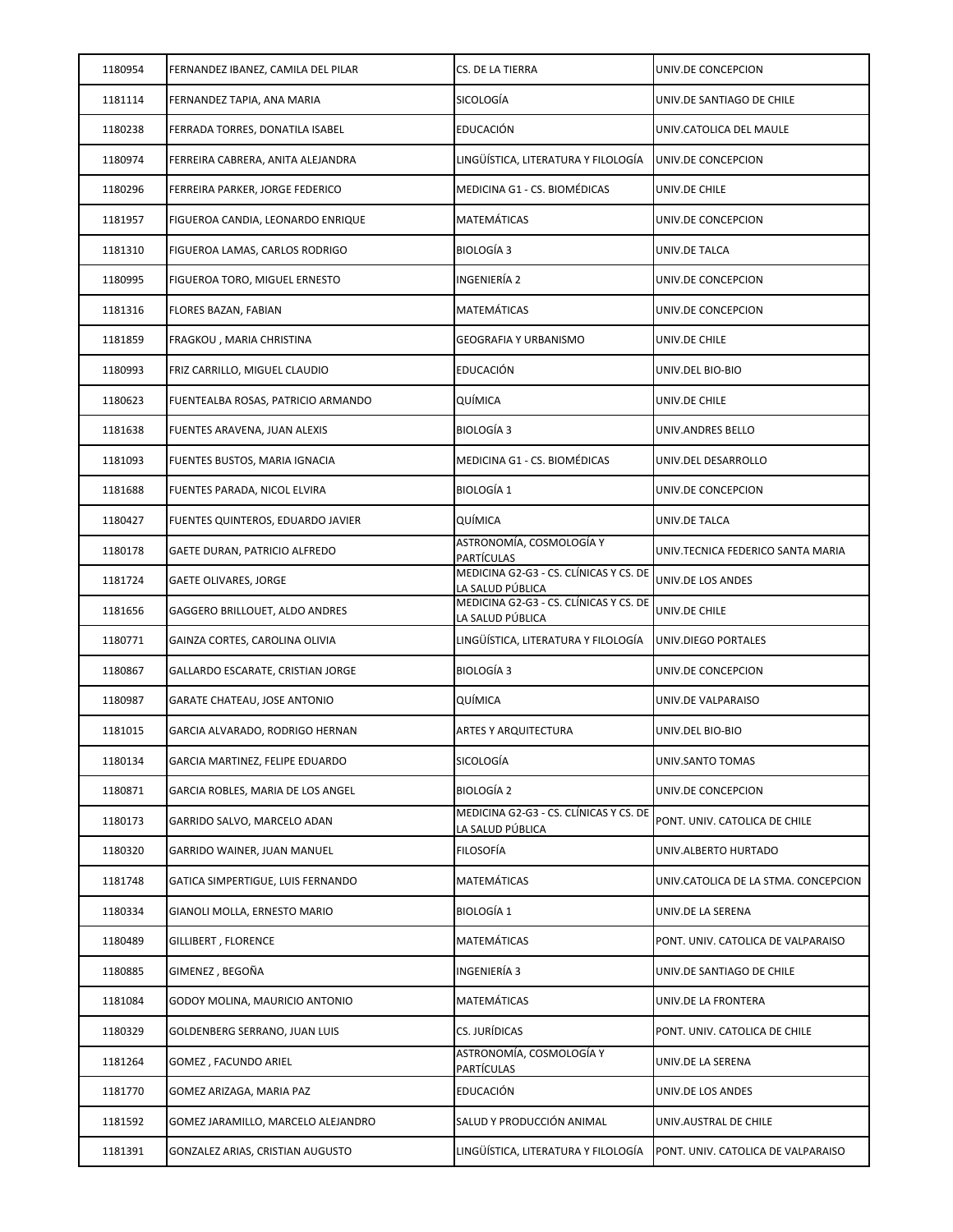| 1180419 | GONZALEZ BILLAULT, CHRISTIAN ENRIQUE   | <b>BIOLOGÍA 2</b>                   | UNIV.DE CHILE                      |
|---------|----------------------------------------|-------------------------------------|------------------------------------|
| 1181907 | GONZALEZ DE LA ROSA, LUIS ALFONSO      | <b>BIOLOGÍA 2</b>                   | UNIV.SAN SEBASTIAN                 |
| 1180464 | GONZALEZ LEON, CARLOS                  | BIOLOGÍA 2                          | UNIV.DE VALPARAISO                 |
| 1180319 | GONZALEZ PIZARRO, JOSE ANTONIO         | <b>HISTORIA</b>                     | UNIV.CATOLICA DEL NORTE            |
| 1180617 | GONZALEZ ROJAS, FELIPE ALBERTO         | INGENIERÍA 2                        | UNIV.DIEGO PORTALES                |
| 1180061 | GONZALEZ VERGARA, CARLOS EDUARDO       | LINGÜÍSTICA, LITERATURA Y FILOLOGÍA | PONT. UNIV. CATOLICA DE CHILE      |
| 1181834 | GONZALEZ WEIL, CORINA URSULA           | EDUCACIÓN                           | PONT. UNIV. CATOLICA DE VALPARAISO |
| 1180860 | GORDO MOLINA, ANGEL GABRIEL            | <b>HISTORIA</b>                     | UNIV.DE CHILE                      |
| 1180533 | GREZ VILLARROEL, AUDREY ALEJANDRA      | AGRONOMIA                           | UNIV.DE CHILE                      |
| 1180686 | GUARDA MORAGA, ABEL                    | INGENIERÍA 3                        | UNIV.DE SANTIAGO DE CHILE          |
| 1180628 | GUERRA BENAVENTE, IGNACIO ANTONIO      | MATEMÁTICAS                         | UNIV.DE SANTIAGO DE CHILE          |
| 1181392 | GUTIERREZ CID, SERGIO ENRIQUE          | INGENIERÍA 1                        | PONT. UNIV. CATOLICA DE CHILE      |
| 1180911 | GUTIERREZ CONTRERAS, JOSE LEONARDO     | BIOLOGÍA 3                          | UNIV.DE CONCEPCION                 |
| 1180577 | GUTIERREZ FERRER, FRANCISCO JAVIER     | CS. DE LA TIERRA                    | UNIV.DE CHILE                      |
| 1180759 | GUTIERREZ ILABACA, RODRIGO ANTONIO     | <b>BIOLOGÍA 3</b>                   | PONT. UNIV. CATOLICA DE CHILE      |
| 1180935 | GUTIERREZ PEREZ, JAIME AGUSTIN         | MEDICINA G1 - CS. BIOMÉDICAS        | UNIV.SAN SEBASTIAN                 |
| 1180293 | GUZMAN SCHIAPPACASSE, FERNANDO ESTEBAN | <b>ARTES Y ARQUITECTURA</b>         | UNIV.ADOLFO IBANEZ                 |
| 1181600 | HALPERN JELIN, DANIEL MATIAS           | SOCIOLOGÍA                          | PONT. UNIV. CATOLICA DE CHILE      |
| 1181198 | HANDFORD, MICHAEL GEOFFREY             | BIOLOGÍA 3                          | UNIV.DE CHILE                      |
| 1181386 | HARAMBOUR ROSS, ALBERTO ARTURO         | <b>HISTORIA</b>                     | UNIV.AUSTRAL DE CHILE              |
| 1181823 | HARTEL GRUNDLER, STEFFEN               | INGENIERÍA 2                        | UNIV.DE CHILE                      |
| 1181905 | HENRIQUEZ CORREA, RICARDO ANDRES       | FÍSICA TEÓRICA Y EXPERIMENTAL       | UNIV.TECNICA FEDERICO SANTA MARIA  |
| 1180268 | HENRIQUEZ RUIZ, CRISTIAN GONZALO       | GEOGRAFIA Y URBANISMO               | PONT. UNIV. CATOLICA DE CHILE      |
| 1180530 | HENRIQUEZ VIÑAS, MIRIAM LORENA         | CS. JURÍDICAS                       | UNIV.ALBERTO HURTADO               |
| 1181098 | HERNANDEZ HERNANDEZ, ERWIN CARLOS      | MATEMÁTICAS                         | UNIV.TECNICA FEDERICO SANTA MARIA  |
| 1180672 | HERRERA LEIVA, RODRIGO SEBASTIAN       | CS. ECONOMICAS Y ADMINISTRATIVAS    | UNIV.DE TALCA                      |
| 1181743 | HERRERA URBINA, FELIPE ANDRES          | FÍSICA TEÓRICA Y EXPERIMENTAL       | UNIV.DE SANTIAGO DE CHILE          |
| 1180038 | HERSANT, JEANNE MARIE                  | SOCIOLOGÍA                          | UNIV.DE PLAYA ANCHA CS. EDUCACION  |
| 1181162 | HERSKOVIC MAIDA, VALERIA PAZ           | INGENIERÍA 2                        | PONT. UNIV. CATOLICA DE CHILE      |
| 1180457 | HERVE ALLAMAND, FRANCISCO ENRIQUE ISID | CS. DE LA TIERRA                    | UNIV.ANDRES BELLO                  |
| 1180186 | HETZ FLORES, CLAUDIO ANDRES            | BIOLOGÍA 2                          | UNIV.DE CHILE                      |
| 1181356 | HINOSTROZA SCHEEL, JUAN ENRIQUE        | EDUCACIÓN                           | UNIV.DE LA FRONTERA                |
| 1181506 | HITSCHFELD KAHLER, NANCY VIOLA         | INGENIERÍA 2                        | UNIV.DE CHILE                      |
| 1181896 | HOGAN, AIDAN                           | INGENIERÍA 2                        | UNIV.DE CHILE                      |
| 1181717 | HOLMES, DAVID SALWAY                   | <b>BIOLOGÍA 1</b>                   | UNIV.ANDRES BELLO                  |
| 1180056 | HUIDOBRO SALAZAR, MARIA GABRIELA       | <b>HISTORIA</b>                     | UNIV.ANDRES BELLO                  |
| 1181139 | HUNEEUS LAGOS, NICOLAS                 | CS. DE LA TIERRA                    | UNIV.DE CHILE                      |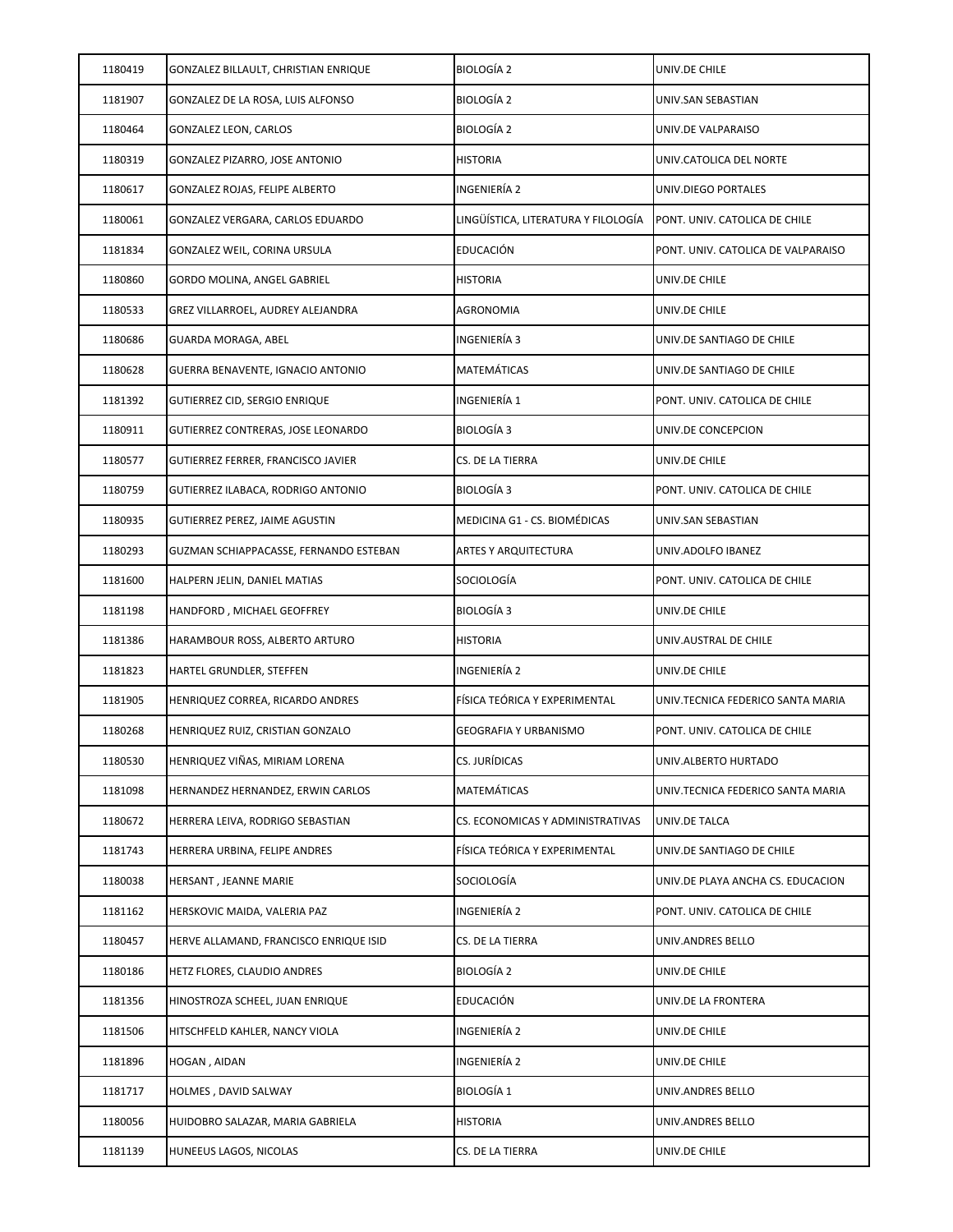| 1180832 | HURTADO SEPULVEDA, DANIEL ESTEBAN      | INGENIERÍA 1                                  | PONT. UNIV. CATOLICA DE CHILE               |
|---------|----------------------------------------|-----------------------------------------------|---------------------------------------------|
| 1180605 | HURTUBIA GONZALEZ, RICARDO DANIEL      | GEOGRAFIA Y URBANISMO                         | PONT. UNIV. CATOLICA DE CHILE               |
| 1181955 | ILKILIC , RAHMI                        | CS. ECONOMICAS Y ADMINISTRATIVAS              | UNIV.DE CHILE                               |
| 1180456 | IOMMI ECHEVERRIA, VIRGINIA             | <b>HISTORIA</b>                               | PONT. UNIV. CATOLICA DE VALPARAISO          |
| 1181226 | ISAACS CASANOVA, MAURICIO ALEJANDRO    | QUÍMICA                                       | PONT. UNIV. CATOLICA DE CHILE               |
| 1180042 | <b>ISRAEL JACARD, YEDY</b>             | MEDICINA G1 - CS. BIOMÉDICAS                  | UNIV.DE CHILE                               |
| 1180828 | JANIAK, ALEXANDRE                      | CS. ECONOMICAS Y ADMINISTRATIVAS              | PONT. UNIV. CATOLICA DE CHILE               |
| 1181914 | JAQUE OLMEDO, PABLO CESAR              | QUÍMICA                                       | UNIV.ANDRES BELLO                           |
| 1180640 | JARA VALLEJOS, ALEJANDRO ANTONIO       | MATEMÁTICAS                                   | PONT. UNIV. CATOLICA DE CHILE               |
| 1180894 | JORQUERA GONZALEZ, HECTOR IVAN JOAQUIN | INGENIERÍA 3                                  | PONT. UNIV. CATOLICA DE CHILE               |
| 1181019 | JULIO PIEPER, MARCELA                  | <b>BIOLOGÍA 2</b>                             | PONT. UNIV. CATOLICA DE VALPARAISO          |
| 1180036 | JUYUMAYA ROJAS, JESUS NELSON           | MATEMÁTICAS                                   | UNIV.DE VALPARAISO                          |
| 1180454 | KALIN HURLEY, MARY THERESE             | <b>BIOLOGÍA 1</b>                             | UNIV.DE CHILE                               |
| 1181574 | KERR FUENTES, BREDFORD DENNIS          | MEDICINA G1 - CS. BIOMÉDICAS                  | CENTRO DE ESTUDIOS CIENTIFICOS              |
| 1180337 | KLEIN POSTERNACK, ANDRES DAVID         | <b>BIOLOGÍA 1</b>                             | UNIV.DEL DESARROLLO                         |
| 1180599 | KOTTOW KEIM, ANDREA ROBERTA            | LINGÜÍSTICA, LITERATURA Y FILOLOGÍA           | UNIV.ANDRES BELLO                           |
| 1181341 | KRAUSE LEYTON, BERNARDO JAVIER         | MEDICINA G1 - CS. BIOMÉDICAS                  | PONT. UNIV. CATOLICA DE CHILE               |
| 1181812 | LAFORTUNE , JEANNE                     | CS. ECONOMICAS Y ADMINISTRATIVAS              | PONT. UNIV. CATOLICA DE CHILE               |
| 1180905 | LAROZE NAVARRETE, DAVID NICOLAS        | FÍSICA TEÓRICA Y EXPERIMENTAL                 | UNIV.DE TARAPACA                            |
| 1180429 | LARRAIN CORREA, JUAN AGUSTIN           | <b>BIOLOGÍA 2</b>                             | PONT. UNIV. CATOLICA DE CHILE               |
| 1180593 | LARRAIN CRUZAT, FRANCISCO DE BORJA     | CS. ECONOMICAS Y ADMINISTRATIVAS              | PONT. UNIV. CATOLICA DE CHILE               |
| 1180601 | LAVANDERO ICAZA, BLAS EXEQUIEL         | AGRONOMIA                                     | UNIV.DE TALCA                               |
| 1181930 | LAZO GONZALEZ, PATRICIO RODRIGO        | CS. JURÍDICAS                                 | PONT. UNIV. CATOLICA DE VALPARAISO          |
| 1181956 | LE QUESNE GEIER, CARLOS ENRIQUE        | <b>GEOGRAFIA Y URBANISMO</b>                  | UNIV.AUSTRAL DE CHILE                       |
| 1181901 | LEIVA GOMEZ, SANDRA LORETO             | SOCIOLOGÍA                                    | UNIV.ARTURO PRAT                            |
| 1181814 | LEIVA SALCEDO, DARWIN ELIAS            | <b>BIOLOGÍA 2</b>                             | UNIV.DE SANTIAGO DE CHILE                   |
| 1180118 | LEVIN, EVGENI                          | ASTRONOMÍA, COSMOLOGÍA Y<br><b>PARTÍCULAS</b> | UNIV.TECNICA FEDERICO SANTA MARIA           |
| 1180794 | LIENQUEO CONTRERAS, MARIA ELENA        | INGENIERÍA 3                                  | UNIV.DE CHILE                               |
| 1180121 | LIMA ARCE, MAURICIO                    | <b>BIOLOGÍA 1</b>                             | PONT. UNIV. CATOLICA DE CHILE               |
| 1180041 | LIZAMA YAÑEZ, CARLOS ENRIQUE           | MATEMÁTICAS                                   | UNIV.DE SANTIAGO DE CHILE                   |
| 1180074 | LLANOS REYES, CLAUDIO ENRIQUE          | <b>HISTORIA</b>                               | PONT. UNIV. CATOLICA DE VALPARAISO          |
| 1181302 | LLANOS SILVA, JAIME ALFONSO            | QUÍMICA                                       | UNIV.CATOLICA DEL NORTE                     |
| 1180005 | LLORCA JAÑA, MANUEL ALBERTO            | <b>HISTORIA</b>                               | UNIV.DE SANTIAGO DE CHILE                   |
| 1180642 | LOPEZ ALARCON, CAMILO IGNACIO          | QUÍMICA                                       | PONT. UNIV. CATOLICA DE CHILE               |
| 1180013 | LOPEZ ASTORGA, MIGUEL                  | LINGÜÍSTICA, LITERATURA Y FILOLOGÍA           | UNIV.DE TALCA                               |
| 1181368 | LOPEZ MONTOYA, RUBEN LUIS              | MATEMÁTICAS                                   | UNIV.DE TARAPACA                            |
| 1181540 | MACDONELL, SHELLEY                     | CS. DE LA TIERRA                              | CORP. CENTRO DE ESTUDIOS AVANZADOS<br>ZONAS |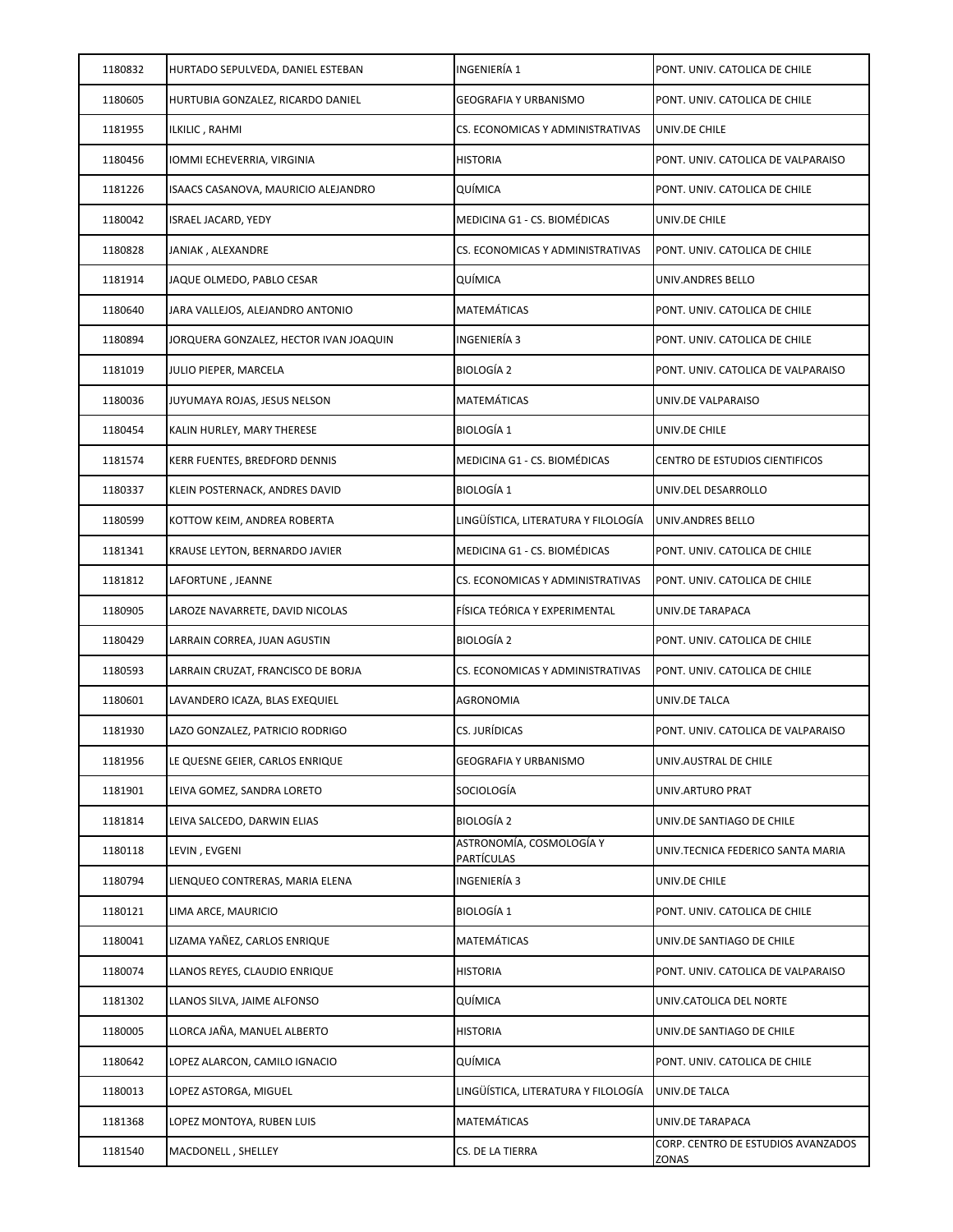| 1180526 | MAHMOUDI, FETHI                           | MATEMÁTICAS                                                | UNIV.DE CHILE                               |
|---------|-------------------------------------------|------------------------------------------------------------|---------------------------------------------|
| 1180413 | MALDONADO CASTRO, ANTONIO JAVIER          | CS. DE LA TIERRA                                           | CORP. CENTRO DE ESTUDIOS AVANZADOS<br>ZONAS |
| 1181798 | MALIQUEO YEVILAO, MANUEL ALEJANDRO        | MEDICINA G1 - CS. BIOMÉDICAS                               | UNIV.DE CHILE                               |
| 1180472 | MANGHI HAQUIN, DOMINIQUE TARYN            | LINGÜÍSTICA, LITERATURA Y FILOLOGÍA                        | PONT. UNIV. CATOLICA DE VALPARAISO          |
| 1181609 | MANRIQUEZ CARRILLO, PATRICIO HECTOR RAFAE | <b>BIOLOGÍA 1</b>                                          | CORP. CENTRO DE ESTUDIOS AVANZADOS<br>ZONAS |
| 1180924 | MANSILLA AGUERO, MIGUEL ANGEL             | ANTROPOLOGÍA Y ARQUEOLOGÍA                                 | UNIV.ARTURO PRAT                            |
| 1180433 | MANSILLA MUÑOZ, ANDRES OMAR               | <b>BIOLOGÍA 1</b>                                          | UNIV.DE MAGALLANES                          |
| 1180352 | MARQUEZ BELLONI, FRANCISCA                | ANTROPOLOGÍA Y ARQUEOLOGÍA                                 | UNIV.ALBERTO HURTADO                        |
| 1181472 | MARTELLA, DIANA                           | SICOLOGÍA                                                  | UNIV.AUTONOMA DE CHILE                      |
| 1180272 | MARTIN, FABIANA MARIA                     | ANTROPOLOGÍA Y ARQUEOLOGÍA                                 | UNIV.DE MAGALLANES                          |
| 1181089 | MARTIN MARTIN, ALBERTO JESUS              | INGENIERÍA 2                                               | UNIV.MAYOR                                  |
| 1181504 | MARTINEZ ARAYA, JORGE IGNACIO             | QUÍMICA                                                    | UNIV.ANDRES BELLO                           |
| 1181007 | MARTINEZ CARDOZO, CONSTANZA EUGENIA       | MEDICINA G2-G3 - CS. CLÍNICAS Y CS. DE<br>LA SALUD PÚBLICA | PONT. UNIV. CATOLICA DE CHILE               |
| 1180958 | MARTINEZ CASTILLO, JUAN-PABLO GABRIEL     | AGRONOMIA                                                  | INST.DE INVESTIGACIONES<br>AGROPECUARIAS    |
| 1181168 | MARTINEZ WINKLER, JORGE                   | <b>BIOLOGÍA 2</b>                                          | UNIV.DE CHILE                               |
| 1181155 | MATTAR BADER, CRISTIAN                    | CS. DE LA TIERRA                                           | UNIVERSIDAD DE AYSEN                        |
| 1181260 | MATUTE MORALES, RICARDO ANDRES            | QUÍMICA                                                    | UNIV.ANDRES BELLO                           |
| 1180673 | MAZE RIOS, JERONIMO                       | FÍSICA TEÓRICA Y EXPERIMENTAL                              | PONT. UNIV. CATOLICA DE CHILE               |
| 1180850 | MEDEL CONTRERAS, RODRIGO GUILLERMO        | <b>BIOLOGÍA 1</b>                                          | UNIV.DE CHILE                               |
| 1181110 | MEDEL MARABOLI, MARCELA DE LOS ANGEL      | <b>AGRONOMIA</b>                                           | UNIV.DE CHILE                               |
| 1180443 | MELLADO RUIZ, CLAUDIA ANDREA              | SOCIOLOGÍA                                                 | PONT. UNIV. CATOLICA DE VALPARAISO          |
| 1180298 | MELO CARRASCO, DIEGO IGNACIO              | <b>HISTORIA</b>                                            | UNIV.ADOLFO IBANEZ                          |
| 1180375 | MENA MALET, PATRICIO ANDRES               | <b>FILOSOFÍA</b>                                           | UNIV.DE LA FRONTERA                         |
| 1180700 | MENA MENA, FAUSTO PATRICIO                | INGENIERÍA 2                                               | UNIV.DE CHILE                               |
| 1180158 | MENDIZABAL EMALDIA, FERNANDO JAVIER       | QUÍMICA                                                    | UNIV.DE CHILE                               |
| 1180619 | MERINO RUBILAR, CRISTIAN GONZALO          | EDUCACIÓN                                                  | PONT. UNIV. CATOLICA DE VALPARAISO          |
| 1181681 | MEZZANO ABEDRAPO, DIEGO ANTONIO           | MEDICINA G2-G3 - CS. CLÍNICAS Y CS. DE<br>LA SALUD PÚBLICA | PONT. UNIV. CATOLICA DE CHILE               |
| 1181481 | MILLER, JONATHAN ANDREW                   | ASTRONOMÍA, COSMOLOGÍA Y<br>PARTÍCULAS                     | UNIV.TECNICA FEDERICO SANTA MARIA           |
| 1181764 | MINGO DEL RIO, SANTIAGO JULIAN            | CS. ECONOMICAS Y ADMINISTRATIVAS                           | UNIV.ADOLFO IBANEZ                          |
| 1181772 | MIRANDA JAÑA, CHRISTIAN ESTEBAN           | <b>EDUCACIÓN</b>                                           | UNIV.DE CHILE                               |
| 1181082 | MIRANDA ROJAS, SEBASTIAN ESTEBAN          | QUÍMICA                                                    | UNIV.ANDRES BELLO                           |
| 1180265 | MODAK CANOBRA, BRENDA ETHEL               | SALUD Y PRODUCCIÓN ANIMAL                                  | UNIV.DE SANTIAGO DE CHILE                   |
| 1181034 | MOLINA MONTENEGRO, MARCO ANTONIO          | AGRONOMIA                                                  | UNIV.DE TALCA                               |
| 1181797 | MONACHESI, ANTONELA                       | ASTRONOMÍA, COSMOLOGÍA Y<br>PARTÍCULAS                     | UNIV.DE LA SERENA                           |
| 1180687 | MONTECINOS SANHUEZA, CARMEN LUCIA         | EDUCACIÓN                                                  | PONT. UNIV. CATOLICA DE VALPARAISO          |
| 1181050 | MORA GIL, MARIA DE LA LUZ                 | AGRONOMIA                                                  | UNIV.DE LA FRONTERA                         |
| 1180913 | MORA HERRERA, DAVID ANDRES                | MATEMÁTICAS                                                | UNIV.DEL BIO-BIO                            |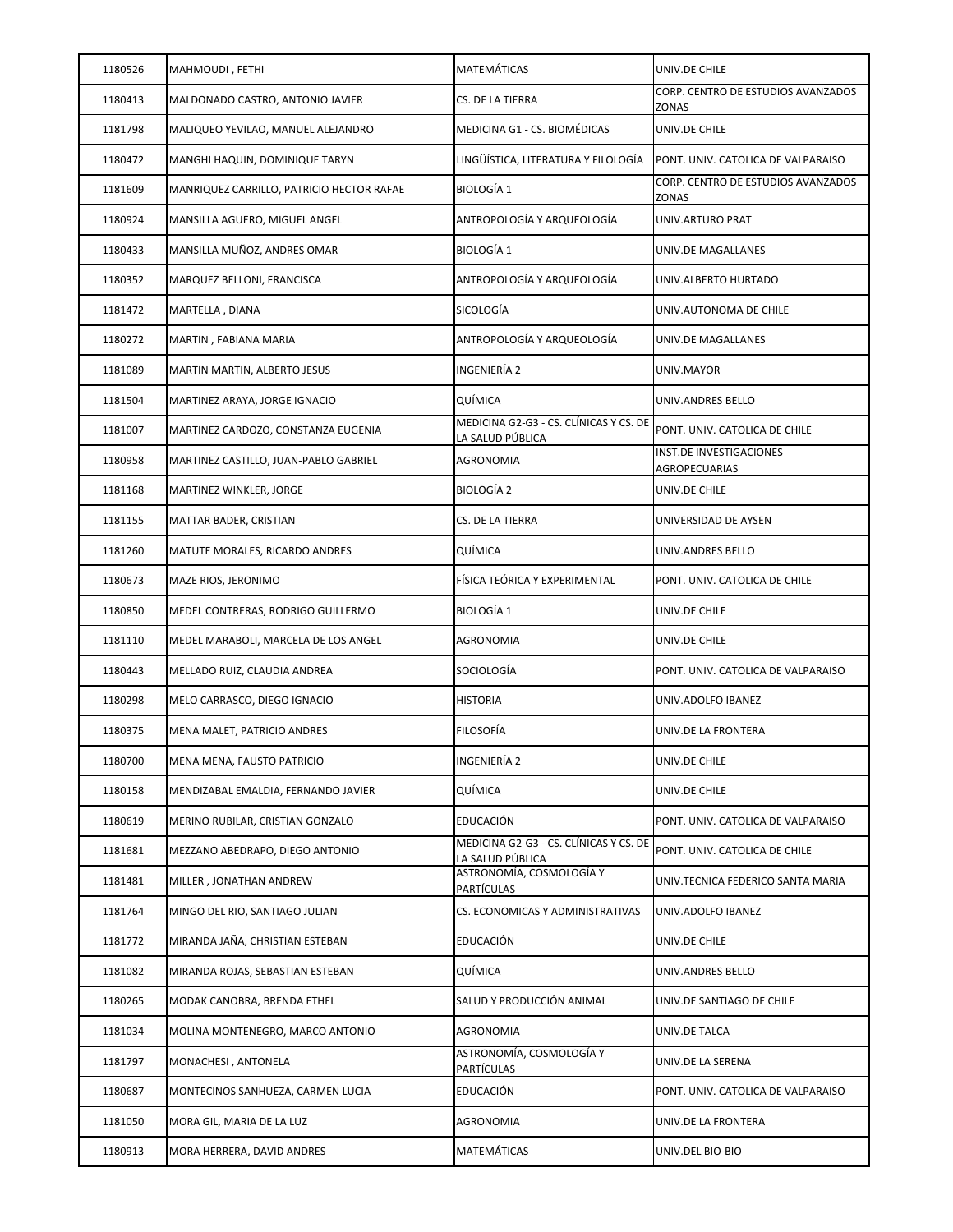| 1180660 | MORA MELIA, DANIEL                     | INGENIERÍA 1                                               | UNIV.DE TALCA                               |
|---------|----------------------------------------|------------------------------------------------------------|---------------------------------------------|
| 1181889 | MORAGA VERGARA, MAURICIO LEONARDO      | ANTROPOLOGÍA Y ARQUEOLOGÍA                                 | UNIV.DE CHILE                               |
| 1181689 | MORALES MONTECINOS, JAVIER OCTAVIO     | QUÍMICA                                                    | UNIV.DE CHILE                               |
| 1180009 | MORALES QUIROGA, MAURICIO JOSE         | CS. JURÍDICAS                                              | UNIV.DE TALCA                               |
| 1180211 | MOREIRA MUÑOZ, ANDRES SERGIO           | <b>GEOGRAFIA Y URBANISMO</b>                               | PONT. UNIV. CATOLICA DE VALPARAISO          |
| 1181167 | MORENO SWITT, ANDREA ISABEL            | SALUD Y PRODUCCIÓN ANIMAL                                  | UNIV.ANDRES BELLO                           |
| 1181479 | MORENO SWITT, MARCOS SIMON             | CS. DE LA TIERRA                                           | PONT. UNIV. CATOLICA DE VALPARAISO          |
| 1181928 | MORENO VIEYRA, RODRIGO ANDRES          | INGENIERÍA 2                                               | UNIV.DE CHILE                               |
| 1181695 | MORENO VILLOSLADA, IGNACIO             | QUÍMICA                                                    | UNIV.AUSTRAL DE CHILE                       |
| 1180957 | MORERA GALLEGUILLOS, FRANCISCO JAVIER  | SALUD Y PRODUCCIÓN ANIMAL                                  | UNIV.AUSTRAL DE CHILE                       |
| 1180166 | MOYA CAÑAS, PATRICIA DE LOURDES        | <b>FILOSOFÍA</b>                                           | UNIV.DE LOS ANDES                           |
| 1180636 | MUJICA FERNANDEZ, NICOLAS              | FÍSICA TEÓRICA Y EXPERIMENTAL                              | UNIV.DE CHILE                               |
| 1180784 | MUÑOZ CARTAGENA, EDUARDO CARLO         | QUÍMICA                                                    | PONT. UNIV. CATOLICA DE VALPARAISO          |
| 1180683 | MUÑOZ CASTRO, ALVARO RAFAEL            | QUÍMICA                                                    | UNIV.AUTONOMA DE CHILE                      |
| 1180895 | MUÑOZ LEON, FERNANDO JAVIER            | CS. JURÍDICAS                                              | UNIV.AUSTRAL DE CHILE                       |
| 1180694 | MUÑOZ PARRA, PRAXEDES NATALIA VIRG     | CS. DE LA TIERRA                                           | UNIV.CATOLICA DEL NORTE                     |
| 1180414 | MUÑOZ VELASCO, PEDRO                   | INGENIERÍA 1                                               | UNIV.AUTONOMA DE CHILE                      |
| 1181238 | MUÑOZ VENTURELLI, PAULA ANDREA         | MEDICINA G2-G3 - CS. CLÍNICAS Y CS. DE<br>LA SALUD PÚBLICA | UNIV.DEL DESARROLLO                         |
| 1181503 | MURRAY GARCIA, MARJORIE                | SOCIOLOGÍA                                                 | PONT. UNIV. CATOLICA DE CHILE               |
| 1180882 | NAVARRETE SIGNORILE, MARCELO ALEJANDRO | MEDICINA G1 - CS. BIOMÉDICAS                               | UNIV.DE MAGALLANES                          |
| 1181499 | NAVARRETE WALLACE, PAOLA ALEJANDRA     | BIOLOGÍA 3                                                 | UNIV.DE CHILE                               |
| 1181322 | NEIRA BARRERA, HERNAN                  | CS. JURÍDICAS                                              | UNIV.DE SANTIAGO DE CHILE                   |
| 1181792 | NERVI NATTERO, BRUNO                   | MEDICINA G2-G3 - CS. CLÍNICAS Y CS. DE<br>LA SALUD PÚBLICA | PONT. UNIV. CATOLICA DE CHILE               |
| 1180917 | NESPOLO ROSSI, ROBERTO FERNANDO        | <b>BIOLOGÍA 1</b>                                          | UNIV.AUSTRAL DE CHILE                       |
| 1180609 | NIEMEYER MARICH, AUGUST HERMANN        | ANTROPOLOGÍA Y ARQUEOLOGÍA                                 | UNIV.DE CHILE                               |
| 1180892 | NITRIHUAL VALDEBENITO, LUIS ALEJANDRO  | SOCIOLOGÍA                                                 | UNIV.DE LA FRONTERA                         |
| 1180230 | NITSCHACK, HORST ROLF                  | LINGÜÍSTICA. LITERATURA Y FILOLOGÍA                        | UNIV.DE CHILE                               |
| 1181243 | NUALART SANTANDER, FRANCISCO JAVIER    | <b>BIOLOGÍA 2</b>                                          | UNIV.DE CONCEPCION                          |
| 1180306 | NUEVO DELAUNAY, AMALIA                 | ANTROPOLOGÍA Y ARQUEOLOGÍA                                 | CENTRO DE INV.EN ECOSISTEMAS DE LA<br>PATAG |
| 1181451 | NUÑEZ POBLETE, MANUEL ANTONIO          | CS. JURÍDICAS                                              | PONT. UNIV. CATOLICA DE VALPARAISO          |
| 1180494 | NUÑEZ VAQUERO, ALVARO                  | CS. JURÍDICAS                                              | UNIV.AUSTRAL DE CHILE                       |
| 1180024 | NUSSBAUM VOEHL, MIGUEL                 | INGENIERÍA 2                                               | PONT. UNIV. CATOLICA DE CHILE               |
| 1181358 | O'BRIEN OPAZO, JOSE ANTONIO            | <b>BIOLOGÍA 3</b>                                          | PONT. UNIV. CATOLICA DE CHILE               |
| 1180581 | OBANDO CAMINO, IVAN MAURICIO           | CS. JURÍDICAS                                              | UNIV.DE TALCA                               |
| 1180975 | OBREQUE SLIER, ELIAS ABEL              | INGENIERÍA 3                                               | UNIV.DE CHILE                               |
| 1181035 | OCHOA RICOUX, JUAN PEDRO               | ASTRONOMÍA, COSMOLOGÍA Y<br>PARTÍCULAS                     | PONT. UNIV. CATOLICA DE CHILE               |
| 1180071 | OLATE VINET, ALDO GUILLERMO            | LINGÜÍSTICA, LITERATURA Y FILOLOGÍA                        | UNIV.DE LA FRONTERA                         |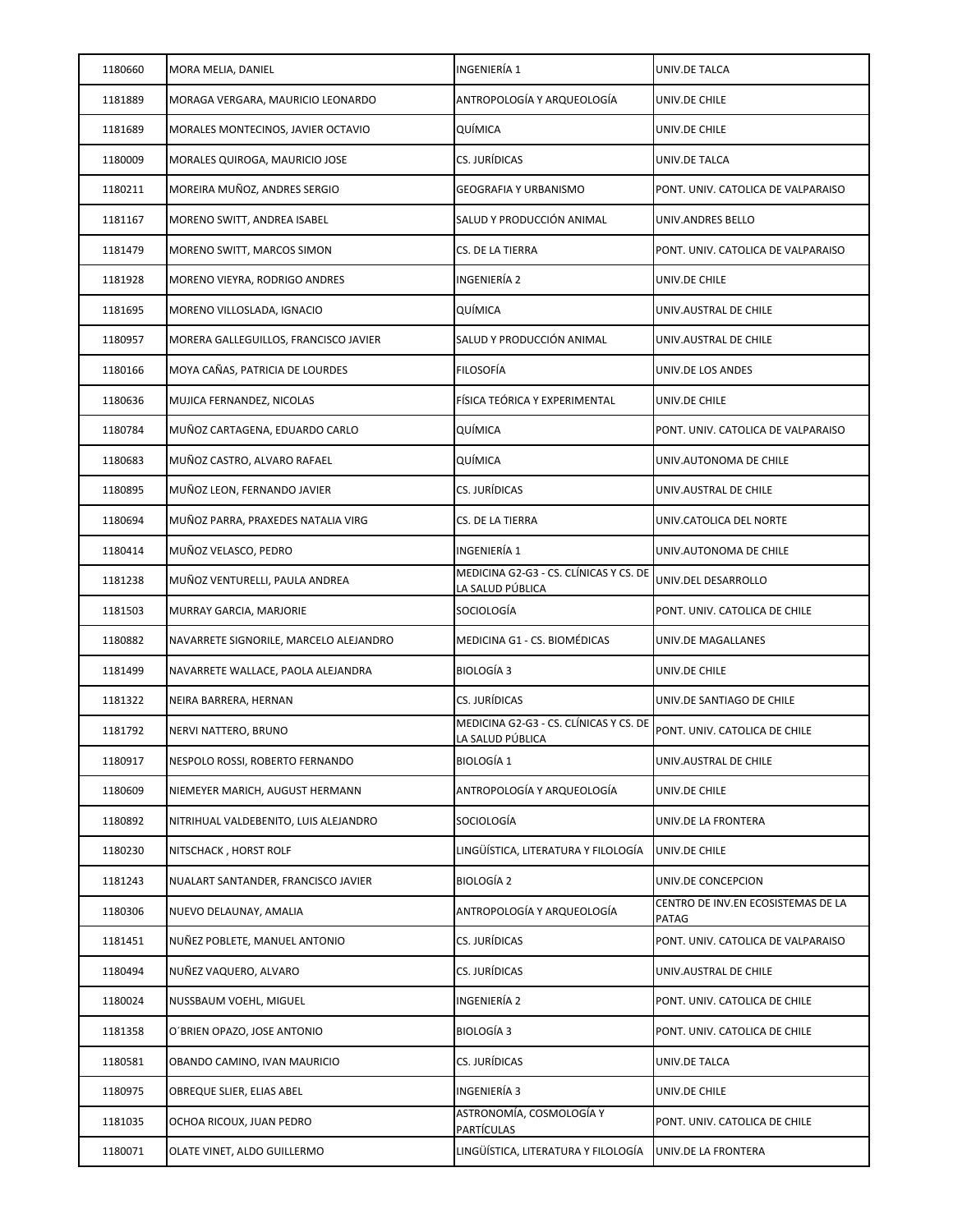| 1181333 | OLAVARRIA IANISZEWSKY, VERONICA VIVIANA | MEDICINA G2-G3 - CS. CLÍNICAS Y CS. DE<br>LA SALUD PÚBLICA | UNIV.DEL DESARROLLO                      |
|---------|-----------------------------------------|------------------------------------------------------------|------------------------------------------|
| 1181047 | OLIVA ZAPATA, JULIO EDUARDO             | ASTRONOMÍA, COSMOLOGÍA Y<br><b>PARTÍCULAS</b>              | UNIV.DE CONCEPCION                       |
| 1181201 | OLIVARES ACUÑA, MARCELO OSVALDO         | CS. ECONOMICAS Y ADMINISTRATIVAS                           | UNIV.DE CHILE                            |
| 1181517 | OLIVARES QUERO, DANIEL EDUARDO          | INGENIERÍA 2                                               | PONT. UNIV. CATOLICA DE CHILE            |
| 1180395 | OLOFSSON, JOHAN                         | ASTRONOMÍA, COSMOLOGÍA Y<br>PARTÍCULAS                     | UNIV.DE VALPARAISO                       |
| 1180066 | ONAKA, KEIICHI                          | ASTRONOMÍA, COSMOLOGÍA Y<br><b>PARTÍCULAS</b>              | UNIV.CATOLICA DEL NORTE                  |
| 1180122 | OÑATE CONTRERAS, ANGEL ALEJANDRO        | <b>BIOLOGÍA 3</b>                                          | UNIV.DE CONCEPCION                       |
| 1181414 | ORELLANA ESTAY, OSCAR FERNANDO          | <b>FILOSOFÍA</b>                                           | UNIV.TECNICA FEDERICO SANTA MARIA        |
| 1181076 | ORIO ALVAREZ, PATRICIO RODRIGO          | INGENIERÍA 2                                               | UNIV.DE VALPARAISO                       |
| 1181510 | ORLANDO, JULIETA LAURA                  | <b>BIOLOGÍA 1</b>                                          | UNIV.DE CHILE                            |
| 1181573 | ORREGO SANCHEZ, CRISTOBAL               | CS. JURÍDICAS                                              | PONT. UNIV. CATOLICA DE CHILE            |
| 1180175 | ORSZAG POSA, MIGUEL ANTONIO             | FÍSICA TEÓRICA Y EXPERIMENTAL                              | PONT. UNIV. CATOLICA DE CHILE            |
| 1181192 | ORTIZ BERNARDIN, ALEJANDRO ANDRES       | INGENIERÍA 1                                               | UNIV.DE CHILE                            |
| 1180463 | ORTIZ PARADA, MANUEL SALVADOR           | SICOLOGÍA                                                  | UNIV.DE LA FRONTERA                      |
| 1180932 | <b>OSSANDON VALDES, TOMAS</b>           | MEDICINA G2-G3 - CS. CLÍNICAS Y CS. DE<br>LA SALUD PÚBLICA | PONT. UNIV. CATOLICA DE CHILE            |
| 1180936 | OTTH LAGUNAS, CAROLA LISETTE            | <b>BIOLOGÍA 3</b>                                          | UNIV.AUSTRAL DE CHILE                    |
| 1180821 | OVALLE MOLINA, CARLOS FRANCISCO         | AGRONOMIA                                                  | INST.DE INVESTIGACIONES<br>AGROPECUARIAS |
| 1180241 | OWEN JARDINE, GARETH IVOR               | MEDICINA G1 - CS. BIOMÉDICAS                               | PONT. UNIV. CATOLICA DE CHILE            |
| 1181533 | OYANEDEL SEPULVEDA, JUAN CARLOS         | SOCIOLOGÍA                                                 | UNIV.ANDRES BELLO                        |
| 1180153 | OYARZUN LUCERO, RICARDO ANDRES          | INGENIERÍA 1                                               | UNIV.DE LA SERENA                        |
| 1180843 | PAEZ COLLIO, MARITZA ANGELICA           | INGENIERÍA 1                                               | UNIV.DE SANTIAGO DE CHILE                |
| 1180017 | PAEZ HERNANDEZ, DAYAN                   | QUÍMICA                                                    | UNIV.ANDRES BELLO                        |
| 1181532 | PALMA BEHNKE, RODRIGO ERNESTO           | INGENIERÍA 2                                               | UNIV.DE CHILE                            |
| 1181572 | PAREDES CONCHA, DIEGO FABIAN            | MATEMÁTICAS                                                | PONT. UNIV. CATOLICA DE VALPARAISO       |
| 1181065 | PARKER GUMUCIO, CHRISTIAN VICTOR        | SOCIOLOGÍA                                                 | UNIV.DE SANTIAGO DE CHILE                |
| 1180702 | PARRA GONZALEZ, CAROLINA IVON           | INGENIERÍA 1                                               | UNIV.TECNICA FEDERICO SANTA MARIA        |
| 1180468 | PARRAGUEZ GONZALEZ, MARCELA CECILIA     | EDUCACIÓN                                                  | PONT. UNIV. CATOLICA DE VALPARAISO       |
| 1180205 | PAUCHARD CORTES, ANIBAL                 | <b>BIOLOGÍA 1</b>                                          | UNIV.DE CONCEPCION                       |
| 1180303 | PEDRESCHI PLASENCIA, ROMINA PAOLA       | AGRONOMIA                                                  | PONT. UNIV. CATOLICA DE VALPARAISO       |
| 1180613 | PEDROZO CIBILS, ZULLY ROCIO             | MEDICINA G1 - CS. BIOMÉDICAS                               | UNIV.DE CHILE                            |
| 1181558 | PENNINI, FLAVIA CATALINA                | FÍSICA TEÓRICA Y EXPERIMENTAL                              | UNIV.CATOLICA DEL NORTE                  |
| 1181954 | PEÑA CORTES, FERNANDO ANDRES            | GEOGRAFIA Y URBANISMO                                      | UNIV.CATOLICA DE TEMUCO                  |
| 1181142 | PEÑA NEIRA, ALVARO IVAN                 | AGRONOMIA                                                  | UNIV.DE CHILE                            |
| 1180571 | PEREZ CORREA, JOSE RICARDO              | INGENIERÍA 3                                               | PONT. UNIV. CATOLICA DE CHILE            |
| 1181731 | PEREZ CRUZ, PEDRO EMILIO                | MEDICINA G2-G3 - CS. CLÍNICAS Y CS. DE<br>LA SALUD PÚBLICA | PONT. UNIV. CATOLICA DE CHILE            |
| 1181915 | PEREZ DE ARMAS, ANDY JORGE              | QUÍMICA                                                    | UNIV.DE CONCEPCION                       |
| 1181839 | PEREZ LEIVA, MARCELO ALEJANDRO          | INGENIERÍA 2                                               | UNIV.TECNICA FEDERICO SANTA MARIA        |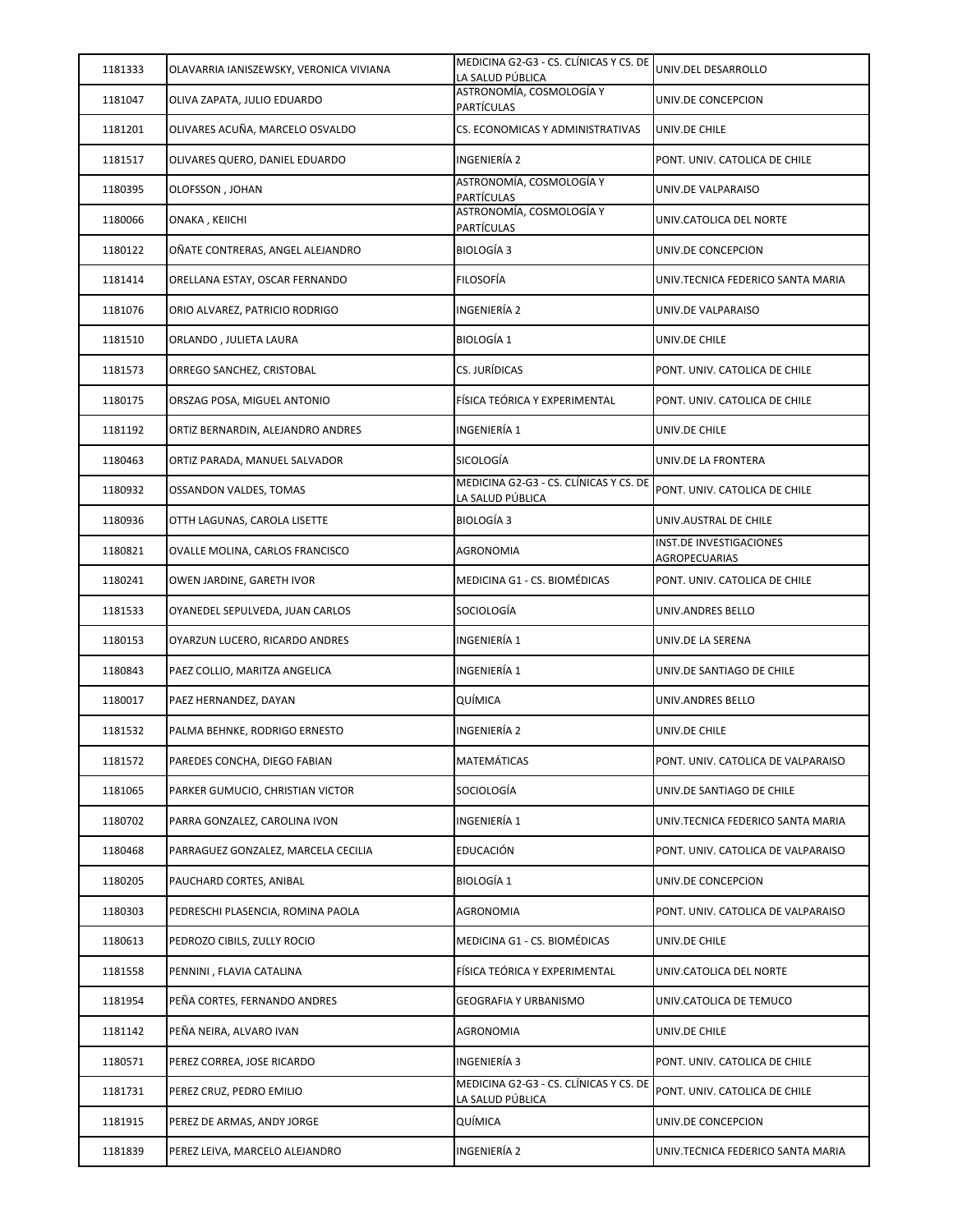| 1180348 | PEREZ LOPEZ, PATRICIA DEL CARMEN                | QUÍMICA                                                    | UNIV.ANDRES BELLO                  |
|---------|-------------------------------------------------|------------------------------------------------------------|------------------------------------|
| 1181265 | PEREZ SALAS, CLAUDIA PAZ                        | SICOLOGÍA                                                  | UNIV.DE CONCEPCION                 |
| 1180962 | PEREZ VILLALON, FERNANDO JOSE                   | LINGÜÍSTICA, LITERATURA Y FILOLOGÍA                        | UNIV.ALBERTO HURTADO               |
| 1181179 | PEYPOUQUET URBANEJA, JUAN GABRIEL               | MATEMÁTICAS                                                | UNIV.TECNICA FEDERICO SANTA MARIA  |
| 1180409 | PIAZZA CHIFFLET, ADRIANA                        | CS. ECONOMICAS Y ADMINISTRATIVAS                           | UNIV.ADOLFO IBANEZ                 |
| 1180054 | PICHARA BAKSAI, KARIM ELIAS                     | INGENIERÍA 2                                               | PONT. UNIV. CATOLICA DE CHILE      |
| 1181750 | PIMENTEL GUZMAN, GONZALO ERNESTO                | ANTROPOLOGÍA Y ARQUEOLOGÍA                                 | UNIV.CATOLICA DEL NORTE            |
| 1181628 | PINO ROZAS, MIGUEL ANGEL                        | ASTRONOMÍA, COSMOLOGÍA Y<br><b>PARTÍCULAS</b>              | UNIV.DE SANTIAGO DE CHILE          |
| 1181872 | PIZARRO ARRIAGADA, OSCAR ROBERTO                | CS. DE LA TIERRA                                           | UNIV.DE CONCEPCION                 |
| 1180629 | PIZARRO OBAID, FRANCISCO JAVIER                 | LINGÜÍSTICA, LITERATURA Y FILOLOGÍA                        | UNIV.DIEGO PORTALES                |
| 1181326 | PIZARRO PUCCIO, GONZALO ERNESTO                 | INGENIERÍA 3                                               | PONT. UNIV. CATOLICA DE CHILE      |
| 1181677 | PLISCOFF VARAS, PATRICIO ANDRES                 | GEOGRAFIA Y URBANISMO                                      | PONT. UNIV. CATOLICA DE CHILE      |
| 1181858 | POMMIER SCHOCKAERT, ERIC STEPHANE               | FILOSOFÍA                                                  | PONT. UNIV. CATOLICA DE CHILE      |
| 1180922 | PONCE ACEVEDO, MARIO ANDRES                     | MATEMÁTICAS                                                | PONT. UNIV. CATOLICA DE CHILE      |
| 1180136 | POZO MENARES, GABRIEL ALFONSO DE D              | ANTROPOLOGÍA Y ARQUEOLOGÍA                                 | UNIV.CATOLICA DE TEMUCO            |
| 1181925 | PRECHT GANDARILLAS, ANDREA TERESA               | EDUCACIÓN                                                  | UNIV.CATOLICA DEL MAULE            |
| 1181095 | PREISS CONTRERAS, DAVID DANIEL                  | EDUCACIÓN                                                  | PONT. UNIV. CATOLICA DE CHILE      |
| 1181365 | PRIETO CANCINO, MIGUEL LUIS                     | MEDICINA G2-G3 - CS. CLÍNICAS Y CS. DE<br>LA SALUD PÚBLICA | UNIV.DE LOS ANDES                  |
| 1181251 | QUATRINI NYQVIST, RAQUEL CLARA                  | BIOLOGÍA 3                                                 | FUND. CIENCIA PARA LA VIDA         |
| 1181314 | QUILAQUEO RAPIMAN, DANIEL RENE                  | EDUCACIÓN                                                  | UNIV.CATOLICA DE TEMUCO            |
| 1180034 | QUINTANA QUINTANA, FERNANDO ANDRES              | MATEMÁTICAS                                                | PONT. UNIV. CATOLICA DE CHILE      |
| 1181531 | QUINTRIQUEO MILLAN, SEGUNDO ENRIQUE             | EDUCACIÓN                                                  | UNIV.CATOLICA DE TEMUCO            |
| 1181697 | QUIROZ CORTEZ, ANDRES EDUARDO                   | AGRONOMIA                                                  | UNIV.DE LA FRONTERA                |
| 1181703 | RAMALINGA VISWANATHA VISWANATHAN<br>MANGALARAJA | INGENIERÍA 1                                               | UNIV.DE CONCEPCION                 |
| 1180259 | RAMIREZ CHUAQUI, ALEJANDRO FRANCISCO            | MATEMÁTICAS                                                | PONT. UNIV. CATOLICA DE CHILE      |
| 1180564 | RAMOS MOORE, ESTEBAN                            | FÍSICA TEÓRICA Y EXPERIMENTAL                              | PONT. UNIV. CATOLICA DE CHILE      |
| 1181620 | REEVES DIAZ, RODRIGO ANDRES                     | INGENIERÍA 2                                               | UNIV.DE CONCEPCION                 |
| 1180547 | REY GOZALO, GUILLERMO                           | INGENIERÍA 2                                               | UNIV.AUTONOMA DE CHILE             |
| 1181370 | REYES JEDLICKI, MARCELA ADRIANA                 | MEDICINA G2-G3 - CS. CLÍNICAS Y CS. DE<br>LA SALUD PÚBLICA | UNIV.DE CHILE                      |
| 1180028 | REYES SALINAS, ALEJANDRO ENRIQUE                | INGENIERÍA 3                                               | UNIV.DE SANTIAGO DE CHILE          |
| 1181382 | RICA MERY, SERGIO ANDRES                        | FÍSICA TEÓRICA Y EXPERIMENTAL                              | UNIV.ADOLFO IBANEZ                 |
| 1180742 | RICHTER DUK, PABLO ROBERTO                      | QUÍMICA                                                    | UNIV.DE CHILE                      |
| 1180290 | RIQUELME SEGOVIA, ALFREDO                       | <b>HISTORIA</b>                                            | PONT. UNIV. CATOLICA DE CHILE      |
| 1181548 | RIVAS ESPINOSA, CRISTOBAL LUCIANO               | MATEMÁTICAS                                                | UNIV.DE SANTIAGO DE CHILE          |
| 1181782 | RIVERA CAMPOS, RODRIGO                          | EDUCACIÓN                                                  | PONT. UNIV. CATOLICA DE VALPARAISO |
| 1181329 | ROBERT CANALES, PAZ SOLEDAD                     | INGENIERÍA 3                                               | UNIV.DE CHILE                      |
| 1181094 | RODRIGUEZ FERNANDEZ, MARIA                      | INGENIERÍA 2                                               | PONT. UNIV. CATOLICA DE CHILE      |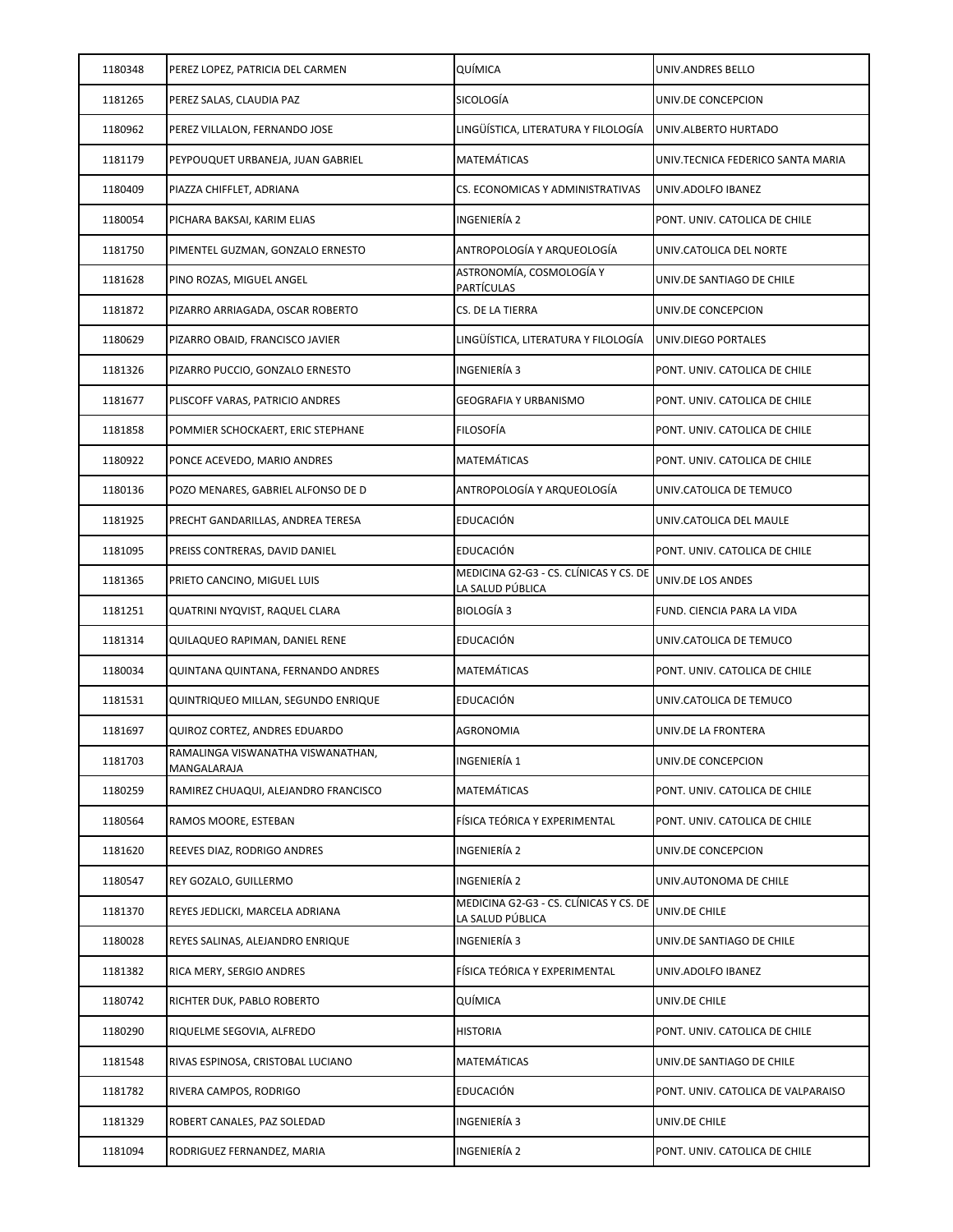| 1180484 | RODRIGUEZ PONCE, EMILIO RENE           | <b>EDUCACIÓN</b>                                           | UNIV.DE TARAPACA                        |
|---------|----------------------------------------|------------------------------------------------------------|-----------------------------------------|
| 1180596 | ROJAS AGUIRRE, LUIS EMILIO             | CS. JURÍDICAS                                              | UNIV.ALBERTO HURTADO                    |
| 1180224 | ROJAS CASTILLO, MARIA GRACIELA         | SICOLOGÍA                                                  | UNIV.DE CHILE                           |
| 1181460 | ROJAS FLORES, JORGE ANTONIO            | <b>HISTORIA</b>                                            | PONT. UNIV. CATOLICA DE CHILE           |
| 1180073 | ROJAS RODRIGUEZ, ANITA MARIA           | <b>MATEMÁTICAS</b>                                         | UNIV.DE CHILE                           |
| 1180200 | RONDA PUPO, GUILLERMO ARMANDO          | SOCIOLOGÍA                                                 | UNIV.CATOLICA DEL NORTE                 |
| 1181781 | RONDANELLI ROJAS, ROBERTO FRANCISCO    | CS. DE LA TIERRA                                           | UNIV.DE CHILE                           |
| 1180914 | ROSALES AHUMADA, LUIS ESTEBAN          | FÍSICA TEÓRICA Y EXPERIMENTAL                              | UNIV.TECNICA FEDERICO SANTA MARIA       |
| 1180020 | ROVIRA KALTWASSER, CRISTOBAL           | CS. JURÍDICAS                                              | UNIV.DIEGO PORTALES                     |
| 1180645 | RUIZ ALISEDA, FRANCISCO                | CS. ECONOMICAS Y ADMINISTRATIVAS                           | PONT. UNIV. CATOLICA DE CHILE           |
| 1180370 | RUIZ STULL, MIGUEL                     | <b>FILOSOFÍA</b>                                           | UNIV.DE CHILE                           |
| 1180706 | RUZ HEREDIA, GONZALO ANDRES            | INGENIERÍA 2                                               | UNIV.ADOLFO IBANEZ                      |
| 1181575 | SALAZAR PREECE, GONZALO                | GEOGRAFIA Y URBANISMO                                      | PONT. UNIV. CATOLICA DE CHILE           |
| 1180681 | SALGADO ARIAS, PATRICIO GERARDO        | ASTRONOMÍA, COSMOLOGÍA Y<br><b>PARTÍCULAS</b>              | UNIV.DE CONCEPCION                      |
| 1180016 | SALINAS MERUANE, PAULINA IRENE         | SOCIOLOGÍA                                                 | UNIV.CATOLICA DEL NORTE                 |
| 1180331 | SALOMONE, ALICIA NOEMI                 | ARTES Y ARQUITECTURA                                       | UNIV.DE CHILE                           |
| 1181261 | SAN MARTIN GUTIERREZ, ERNESTO JAVIER   | EDUCACIÓN                                                  | PONT. UNIV. CATOLICA DE CHILE           |
| 1180781 | SAN MARTIN HERMOSILLA, JORGE ALONSO    | MATEMÁTICAS                                                | UNIV.DE CHILE                           |
| 1181183 | SAN MARTIN REBOLLEDO, BERNARDO ANTONIO | MATEMÁTICAS                                                | UNIV.CATOLICA DEL NORTE                 |
| 1180912 | SANCHEZ GUTIERREZ, RAUL SEGUNDO        | SALUD Y PRODUCCIÓN ANIMAL                                  | UNIV.DE LA FRONTERA                     |
| 1181133 | SANCHEZ NIETO, BEATRIZ                 | INGENIERÍA 2                                               | PONT. UNIV. CATOLICA DE CHILE           |
| 1181525 | SANCHEZ SOTO, IVAN RAMON               | EDUCACIÓN                                                  | UNIV.DEL BIO-BIO                        |
| 1181598 | SANDOVAL MANDUJANO, CRISTIAN           | INGENIERÍA 1                                               | PONT. UNIV. CATOLICA DE CHILE           |
| 1180847 | SANDOVAL MOYA, JUAN ALBERTO            | SOCIOLOGÍA                                                 | UNIV.DE VALPARAISO                      |
| 1180001 | SANTOS HERCEG, JOSE GUILLERMO          | <b>FILOSOFÍA</b>                                           | UNIV.DE SANTIAGO DE CHILE               |
| 1181466 | SARRAZIN CASTILLO, ANDRES FERNANDO     | BIOLOGÍA 2                                                 | PONT. UNIV. CATOLICA DE VALPARAISO      |
| 1180385 | SAUMA MAHALUF, DANIELA MACARENA        | BIOLOGÍA 2                                                 | UNIV.DE CHILE                           |
| 1181513 | SAURE VALENZUELA, DENIS ROLAND         | INGENIERÍA 2                                               | UNIV.DE CHILE                           |
| 1180785 | SCHAEFER, MARIUS ROMAN                 | CS. DE LA TIERRA                                           | UNIV.AUSTRAL DE CHILE                   |
| 1180232 | SCHMIDT ANDRADE, IVAN EUGENIO          | ASTRONOMÍA, COSMOLOGÍA Y<br><b>PARTÍCULAS</b>              | UNIV.TECNICA FEDERICO SANTA MARIA       |
| 1181404 | SCHREIBER KELLNER, MATTHIAS RUDOLF     | ASTRONOMÍA, COSMOLOGÍA Y<br>PARTÍCULAS                     | UNIV.DE VALPARAISO                      |
| 1181182 | SCHUMACHER RATTI, FEDERICO CHRISTIAN   | ARTES Y ARQUITECTURA                                       | UNIV.DIEGO PORTALES                     |
| 1180052 | SEELENFREUND HIRSCH, ANDREA CLAUDIA    | ANTROPOLOGÍA Y ARQUEOLOGÍA                                 | UNIV.ACADEMIA DE HUMANISMO<br>CRISTIANO |
| 1180804 | SEGURA SEGURA, RODRIGO ANDRES          | QUÍMICA                                                    | UNIV.DE SANTIAGO DE CHILE               |
| 1181153 | SELLANES LOPEZ, ROGELIO JAVIER         | <b>BIOLOGÍA 1</b>                                          | UNIV.CATOLICA DEL NORTE                 |
| 1180868 | SEPULVEDA CORTES, MAURICIO ALEJANDRO   | MATEMÁTICAS                                                | UNIV.DE CONCEPCION                      |
| 1181734 | SERON SILVA, PAMELA JEANNETTE DE       | MEDICINA G2-G3 - CS. CLÍNICAS Y CS. DE<br>LA SALUD PÚBLICA | UNIV.DE LA FRONTERA                     |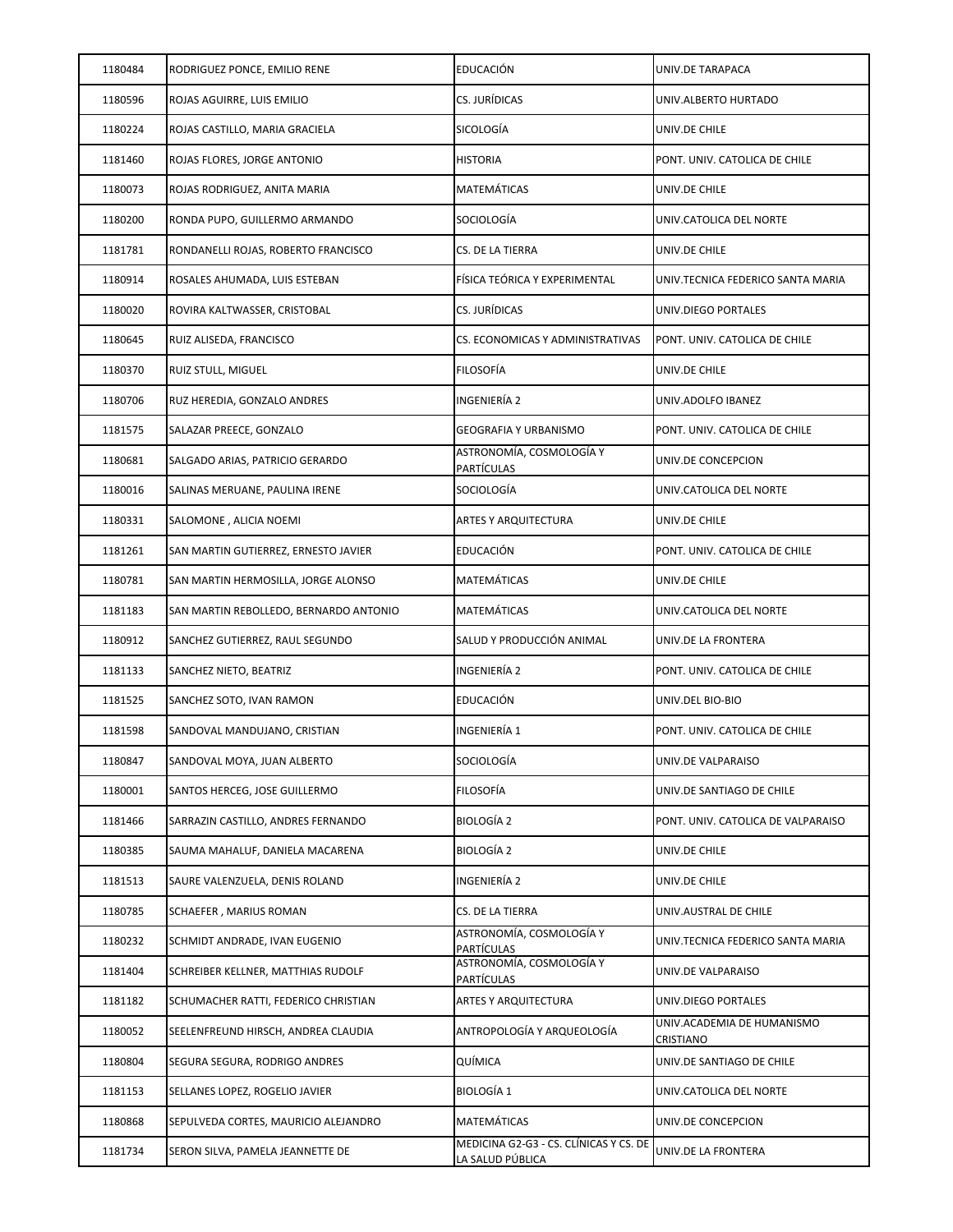| 1180084 | SILVA SANTOS, LEONARDO               | QUÍMICA                                                    | UNIV.DE TALCA                               |
|---------|--------------------------------------|------------------------------------------------------------|---------------------------------------------|
| 1180079 | SILVA SEGOVIA, JIMENA LUZ            | SOCIOLOGÍA                                                 | UNIV.CATOLICA DEL NORTE                     |
| 1180059 | SIMIRGIOTIS AGUERO, MARIO JUAN       | <b>AGRONOMIA</b>                                           | UNIV.AUSTRAL DE CHILE                       |
| 1181270 | SIMPSON RIVERA, RICARDO JOSE         | INGENIERÍA 3                                               | UNIV.TECNICA FEDERICO SANTA MARIA           |
| 1180880 | SOLAR BEZMALINOVIC, HORACIO CRISTIAN | EDUCACIÓN                                                  | PONT. UNIV. CATOLICA DE CHILE               |
| 1180584 | SOLARI ALLIENDE, ENZO CARLO          | CS. JURÍDICAS                                              | PONT. UNIV. CATOLICA DE VALPARAISO          |
| 1181739 | SOTO ARRIAZA, ALVARO MARCELO         | INGENIERÍA 2                                               | PONT. UNIV. CATOLICA DE CHILE               |
| 1181758 | SOTO AZAT, CLAUDIO ALEJANDRO         | SALUD Y PRODUCCIÓN ANIMAL                                  | UNIV.ANDRES BELLO                           |
| 1180791 | SOTO BERTRAN, RODRIGO ANTONIO        | FÍSICA TEÓRICA Y EXPERIMENTAL                              | UNIV.DE CHILE                               |
| 1181180 | SOTO SAN MARTIN, JOSE ANTONIO        | MATEMÁTICAS                                                | UNIV.DE CHILE                               |
| 1181240 | SOTO VERGARA, GUILLERMO ANDRES       | LINGÜÍSTICA, LITERATURA Y FILOLOGÍA                        | UNIV.DE CHILE                               |
| 1180747 | STANGE KLEIN, CLAUDIA RENATE         | <b>AGRONOMIA</b>                                           | UNIV.DE CHILE                               |
| 1181041 | STECHER GUZMAN, ANTONIO ALFREDO      | SOCIOLOGÍA                                                 | UNIV.DIEGO PORTALES                         |
| 1180830 | STEIN , MAYA JAKOBINE                | MATEMÁTICAS                                                | UNIV.DE CHILE                               |
| 1180355 | STOCKMEYER ACUÑA, EDGARDO JAVIER     | MATEMÁTICAS                                                | PONT. UNIV. CATOLICA DE CHILE               |
| 1180350 | STUTZ FERRIER, AMELIA MARIE          | ASTRONOMÍA, COSMOLOGÍA Y<br><b>PARTÍCULAS</b>              | UNIV.DE CONCEPCION                          |
| 1180123 | STUVEN VATTIER, ANA MARIA            | <b>HISTORIA</b>                                            | UNIV.DIEGO PORTALES                         |
| 1180675 | SUSPERREGUY JORQUERA, MARIA INES     | EDUCACIÓN                                                  | PONT. UNIV. CATOLICA DE CHILE               |
| 1180586 | TAPIA LADINO, MONICA IRMA            | LINGÜÍSTICA, LITERATURA Y FILOLOGÍA                        | UNIV.CATOLICA DE LA STMA. CONCEPCION        |
| 1181840 | TASCA GOTTARDO, FEDERICO             | QUÍMICA                                                    | UNIV.DE SANTIAGO DE CHILE                   |
| 1181496 | TEMPO RANGEL, JOSE DAVID             | ASTRONOMÍA, COSMOLOGÍA Y<br><b>PARTÍCULAS</b>              | CENTRO DE ESTUDIOS CIENTIFICOS              |
| 1180062 | TIRONI RODO, MARTIN CARLOS           | ARTES Y ARQUITECTURA                                       | PONT. UNIV. CATOLICA DE CHILE               |
| 1181799 | TISCHLER DWORSCHAK, NICOLE           | <b>BIOLOGÍA 3</b>                                          | FUND. CIENCIA PARA LA VIDA                  |
| 1181165 | TIZNADO VASQUEZ, WILLIAM ARTEMIO     | QUÍMICA                                                    | UNIV.ANDRES BELLO                           |
| 1181072 | TORO LABBE, ALEJANDRO MIGUEL         | QUÍMICA                                                    | PONT. UNIV. CATOLICA DE CHILE               |
| 1180926 | TORREJON QUEZADA, MARCELA ELIANA     | BIOLOGÍA 2                                                 | UNIV.DE CONCEPCION                          |
| 1181290 | TORRENT SCHNEIDER, HORACIO ENRIQUE   | ARTES Y ARQUITECTURA                                       | PONT. UNIV. CATOLICA DE CHILE               |
| 1181873 | TORRES DIAZ, CRISTIAN RODRIGO        | <b>BIOLOGÍA 1</b>                                          | UNIV.DEL BIO-BIO                            |
| 1180495 | TORRES GOMEZ, VICENTE ARMANDO        | <b>BIOLOGÍA 3</b>                                          | UNIV.DE CHILE                               |
| 1180667 | TREVIÑO VILLARREAL, JUAN ERNESTO     | EDUCACIÓN                                                  | PONT. UNIV. CATOLICA DE CHILE               |
| 1181125 | UBILLA LOPEZ, PEDRO EDUARDO          | MATEMÁTICAS                                                | UNIV.DE SANTIAGO DE CHILE                   |
| 1180358 | UNDURRAGA FOURCADE, JUAN PABLO       | MEDICINA G2-G3 - CS. CLÍNICAS Y CS. DE<br>LA SALUD PÚBLICA | INSTITUTO PSIQUIÁTRICO DR JOSÉ<br>HORWITZ B |
| 1180182 | URBINA CARRASCO, MARIA XIMENA        | <b>HISTORIA</b>                                            | PONT. UNIV. CATOLICA DE VALPARAISO          |
| 1181057 | URIBE ARANCIBIA, SERGIO ANDRES       | INGENIERÍA 2                                               | PONT. UNIV. CATOLICA DE CHILE               |
| 1181829 | URIBE RODRIGUEZ, MAURICIO IVAN       | ANTROPOLOGÍA Y ARQUEOLOGÍA                                 | UNIV.DE CHILE                               |
| 1180315 | URZUA MORALES, ALFONSO               | SICOLOGÍA                                                  | UNIV.CATOLICA DEL NORTE                     |
| 1180271 | VALDEBENITO CASTILLO, MARCOS ALBERTO | INGENIERÍA 1                                               | UNIV.TECNICA FEDERICO SANTA MARIA           |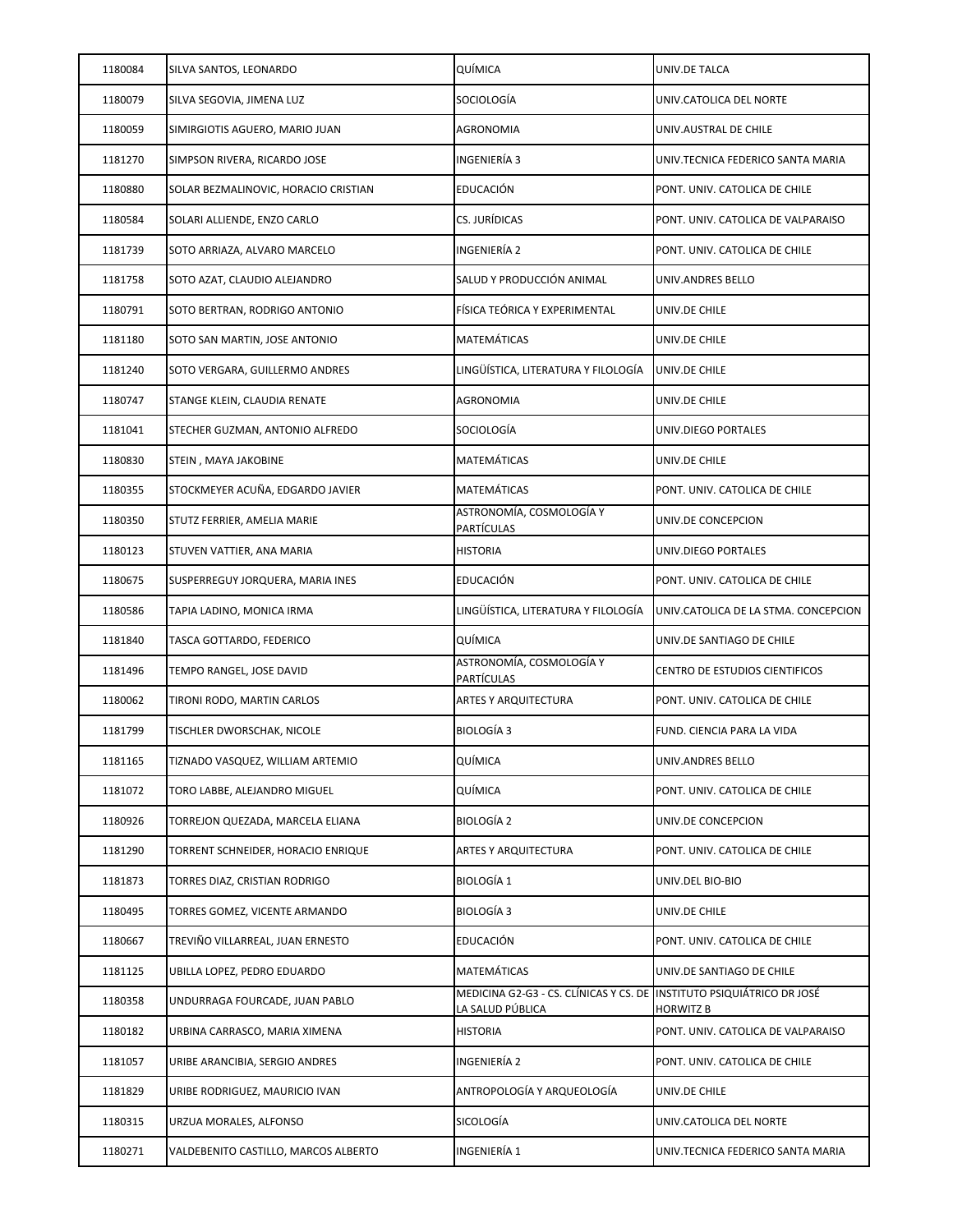| 1180092 | VALDIVIA ORTIZ DE ZARATE, VERONICA DEL PILAR | <b>HISTORIA</b>                               | UNIV.DIEGO PORTALES                |
|---------|----------------------------------------------|-----------------------------------------------|------------------------------------|
| 1181282 | VALDIVIESO FERNANDEZ, PATRICIO EUGENIO       | CS. JURÍDICAS                                 | UNIV.DE LOS LAGOS                  |
| 1181159 | VALENZUELA CARREÑO, JORGE MANUEL             | EDUCACIÓN                                     | UNIV.DE PLAYA ANCHA CS. EDUCACION  |
| 1180798 | VALIENTE ECHEVERRIA, FERNANDO ANDRES         | <b>BIOLOGÍA 3</b>                             | UNIV.DE CHILE                      |
| 1180680 | VAN WEEZEL DE LA CRUZ, ALEX                  | CS. JURÍDICAS                                 | PONT. UNIV. CATOLICA DE CHILE      |
| 1181645 | VAN ZUNDERT MATHYSSEN, BRIGITTE ADRIANA JOHA | <b>BIOLOGÍA 2</b>                             | UNIV.ANDRES BELLO                  |
| 1181621 | VARGAS PINTO, TATIANA CATALINA               | CS. JURÍDICAS                                 | UNIV.DE LOS ANDES                  |
| 1180753 | VEGA LOPEZ, ALFREDO                          | ASTRONOMÍA, COSMOLOGÍA Y<br><b>PARTÍCULAS</b> | UNIV.DE VALPARAISO                 |
| 1181610 | VERA ARAYA, SERGIO EDUARDO                   | INGENIERÍA 1                                  | PONT. UNIV. CATOLICA DE CHILE      |
| 1181943 | VERA ROJAS, ESTEBAN MAURICIO                 | INGENIERÍA 2                                  | PONT. UNIV. CATOLICA DE VALPARAISO |
| 1180978 | VERGARA EGERT, PABLO MARIO                   | <b>BIOLOGÍA 1</b>                             | UNIV.DE SANTIAGO DE CHILE          |
| 1181780 | VERNAL ASTUDILLO, ROLANDO MARCELO            | MEDICINA G1 - CS. BIOMÉDICAS                  | UNIV.DE CHILE                      |
| 1181527 | VERSCHAE TANNENBAUM, JOSE CLAUDIO            | MATEMÁTICAS                                   | PONT. UNIV. CATOLICA DE CHILE      |
| 1180288 | VIDAL DIAZ, JOSE CLAUDIO                     | MATEMÁTICAS                                   | UNIV.DEL BIO-BIO                   |
| 1181212 | VIDAL OLIVARES, ALVARO RODRIGO               | CS. JURÍDICAS                                 | PONT. UNIV. CATOLICA DE VALPARAISO |
| 1180815 | VILLA MARTINEZ, RODRIGO PATRICIO             | CS. DE LA TIERRA                              | UNIV.DE MAGALLANES                 |
| 1181511 | VILLADA OSORIO, LUIS MIGUEL                  | MATEMÁTICAS                                   | UNIV.DEL BIO-BIO                   |
| 1180676 | VILLAVICENCIO MIRANDA, LUIS GUSTAVO          | CS. JURÍDICAS                                 | UNIV.DE VALPARAISO                 |
| 1180342 | VIZCAINO, MARCELO EDUARDO                    | ARTES Y ARQUITECTURA                          | UNIV.ANDRES BELLO                  |
| 1180939 | VOLKMANN, ULRICH GEORG                       | FÍSICA TEÓRICA Y EXPERIMENTAL                 | PONT. UNIV. CATOLICA DE CHILE      |
| 1181614 | VON DASSOW , PETER                           | <b>BIOLOGÍA 1</b>                             | PONT. UNIV. CATOLICA DE CHILE      |
| 1181136 | WATTS CASIMIS, DAVID EDUARDO                 | INGENIERÍA 2                                  | PONT. UNIV. CATOLICA DE CHILE      |
| 1181036 | WEBER HAAS, RICHARD                          | INGENIERÍA 2                                  | UNIV.DE CHILE                      |
| 1181719 | WIETERS BUCHANAN, EVIE ANN                   | <b>BIOLOGÍA 1</b>                             | PONT. UNIV. CATOLICA DE CHILE      |
| 1181960 | WILLINGTON BRANDTS, CARLOS MANUEL            | CS. ECONOMICAS Y ADMINISTRATIVAS              | UNIV.ADOLFO IBANEZ                 |
| 1181361 | WILSON MOYA, CHRISTIAN ANDRES MARCE          | <b>BIOLOGÍA 3</b>                             | UNIV.DE CHILE                      |
| 1181218 | WINKLER MULLER, MARIA INES                   | EDUCACIÓN                                     | UNIV.DE SANTIAGO DE CHILE          |
| 1181809 | WU, JINSONG                                  | INGENIERÍA 2                                  | UNIV.DE CHILE                      |
| 1180900 | YUSEFF SEPULVEDA, MARIA ISABEL               | BIOLOGÍA 2                                    | PONT. UNIV. CATOLICA DE CHILE      |
| 1181090 | YUZ EISSMANN, JUAN IGNACIO                   | INGENIERÍA 2                                  | UNIV.TECNICA FEDERICO SANTA MARIA  |
| 1181408 | ZACCONI, FLAVIA CRISTINA                     | QUÍMICA                                       | PONT. UNIV. CATOLICA DE CHILE      |
| 1181037 | ZAGAL MOYA, JOSE HERACLITO                   | QUÍMICA                                       | UNIV.DE SANTIAGO DE CHILE          |
| 1180426 | ZAMORA CLEMENTE, MANUEL                      | MATEMÁTICAS                                   | UNIV.DEL BIO-BIO                   |
| 1180994 | ZAMORA PONCE, JOSE TOMAS                     | MATEMÁTICAS                                   | UNIV.ANDRES BELLO                  |
| 1180368 | ZANELLI IGLESIAS, JORGE ANTONIO              | ASTRONOMÍA, COSMOLOGÍA Y<br>PARTÍCULAS        | CENTRO DE ESTUDIOS CIENTIFICOS     |
| 1181713 | ZAPATA SEPULVEDA, PAMELA YANINA              | EDUCACIÓN                                     | UNIV.DE TARAPACA                   |
| 1180565 | ZARATE BONILLA, XIMENA DEL PILAR             | QUÍMICA                                       | UNIV.AUTONOMA DE CHILE             |